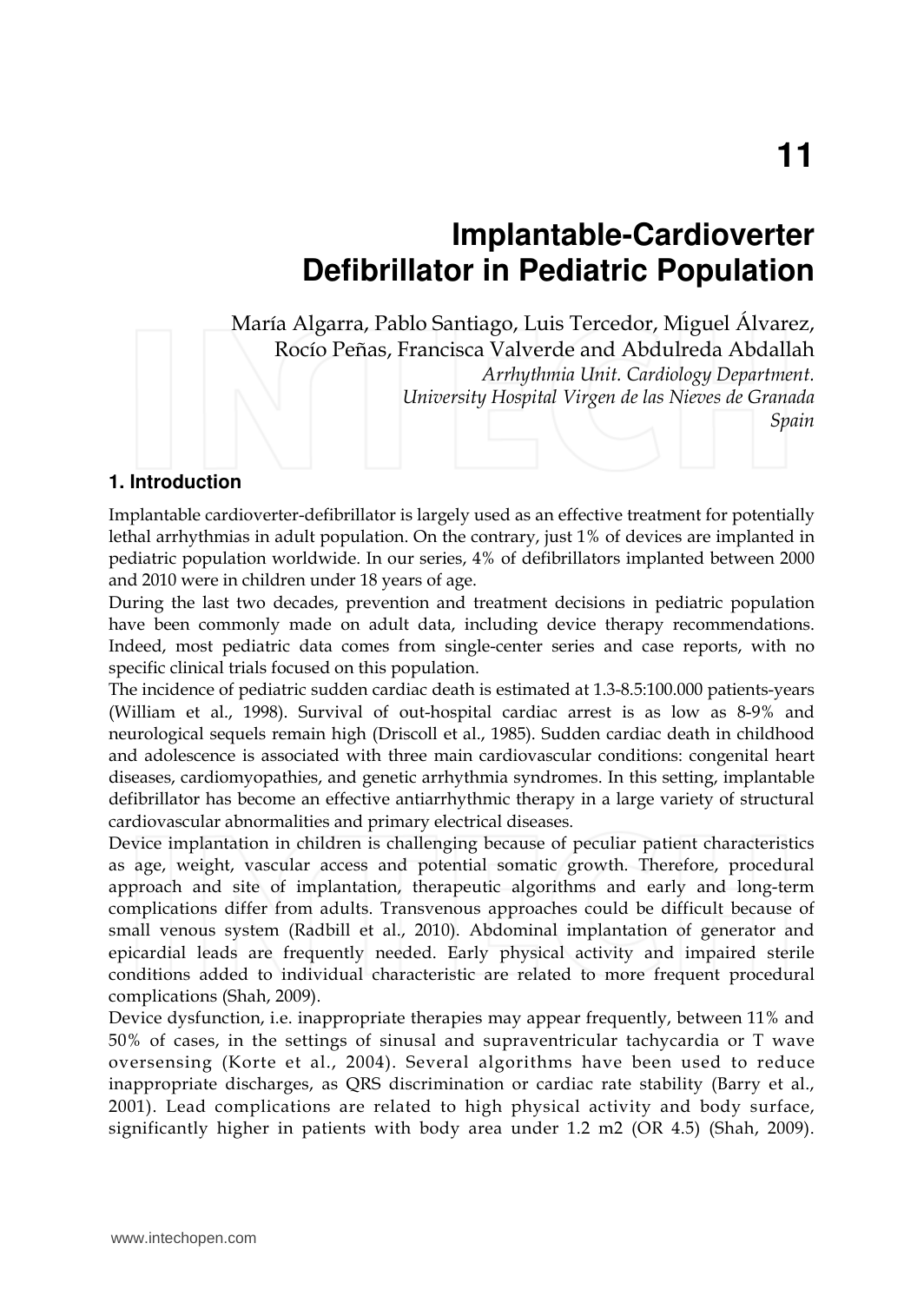Psychological impact of defibrillator implantation and discharges during follow up may lead into more frequent depression and anxiety symptoms than in adult patients (Sears et al., 2011). Screening of inherited arrhythmic conditions in relatives of children carrying a defibrillator may be useful to detect potential risk in these relatives. Tomaske et al., 2011, reported 22% appropriate shocks in defibrillators implanted for primary prevention in this population.

## **2. Sudden cardiac death in children**

Sudden cardiac death is defined as an abrupt, unexpected death occurring within 1 hour from the onset of cardiovascular symptoms. In young people, it typically occurs within a few minutes of symptoms onset. Aborted cardiac arrest includes cardiac resuscitation restoring spontaneous circulation. Excluding the Sudden Infant Death Syndrome, that affects children under 1 year, with an incidence around 1–1.5/1.000 infants, sudden death in a young person is a rare event (Gajewski et al., 2010). The estimated incidence of pediatric sudden cardiac death ranges from 1.3 to 8.5 per 100,000 children in the United States (Driscoll et al., 1985) (William et al., 1998). Approximately 20–25% of the deaths occur during sports (Liberthson et al., 1996). In patients with congenital heart disease, this rate increases to 100 deaths per 100,000 patients (O'Connor et al., 1998). Early cardiopulmonary resuscitation and extended availability of automatic external defibrillators could prevent about a quarter of pediatric sudden deaths (Gajewski and Saul, 2010). Since most sudden deaths have a cardiovascular cause, it is theoretically possible to identify patients at risk prior to the event and prevent it (Haskell et al., 2010).

| Causes of sudden cardiac death                | Relative incidence<br>$\binom{0}{0}$ |
|-----------------------------------------------|--------------------------------------|
| Hypertrophic cardiomyopathy                   | 36                                   |
| Increased cardiac mass                        | 10                                   |
| Coronary arteries anomalies                   | 24                                   |
| Marfan's Syndrome                             | 6                                    |
| Congenital heart disease                      | 5                                    |
| Myocarditis                                   | 3                                    |
| Dilated cardiomyopathy                        | 3                                    |
| Arrhythmogenic right ventricular<br>dysplasia | 3                                    |
| Ischemic heart disease                        | $\overline{2}$                       |
| Commotio cordis                               | $<$ 1                                |

Table 1. Causes of sudden cardiac death in children. Taken from Maron et al. JAMA. 1996.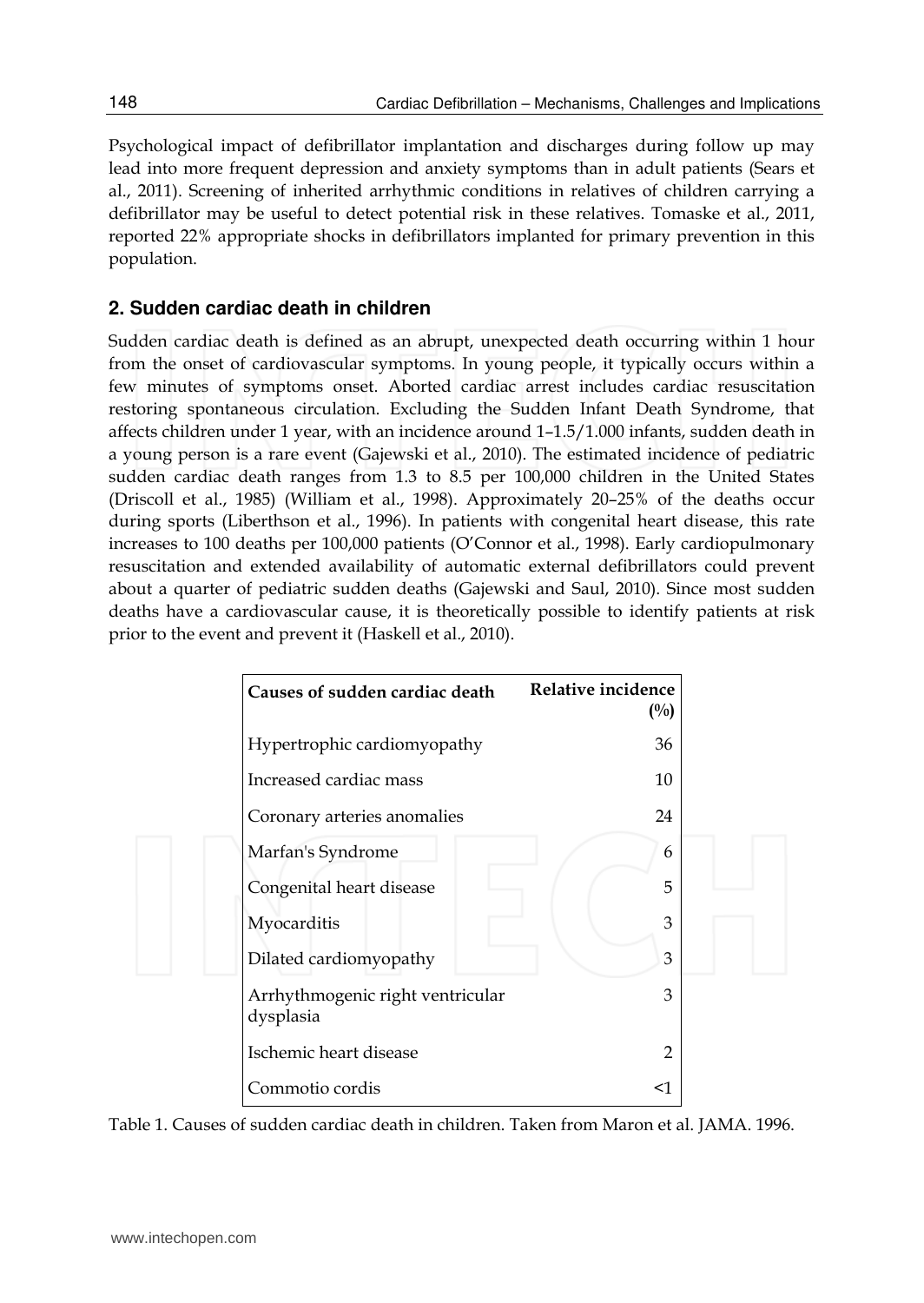Most young people with sudden cardiac death have an underlying heart condition, with hypertrophic cardiomyopathy, coronary artery anomalies, arrhythmogenic right ventricular dysplasia and long QT syndrome being commonest in most series (Silka et al., 1991, Maron et al. 1996a).

Hypertrophic cardiomyopathy is the most common cause of sudden unexpected death in childhood, significantly higher in the 8- to 16-year age range than in the 17- to 30-year (Maron et al., 1996a). Disease prevalence is as high as 1 per 500 in young adults (Maron et al., 1996b), (Corrado et al., 1998). Carriers of a genetic mutation may have little or no hypertrophy, especially earlier in life. Sudden death is often exertional and secondary to malignant ventricular arrhythmias. Lipophilic betablocker, disopiramid and implantable cardioverter-defibrillator have demonstrated to increase survival in this population.

Arrhythmia in children with dilated cardiomyopathy is one major clinical manifestation of the disease. The occurrence of arrhythmia is associated with the left ventricular size and heart function and includes ventricular ectopy (Han et al., 2011). An underlying myocarditis is found in 2-15% of patients, rising to 45% in a series of patients under 2 years, with other 25% affected by endomyocardial fibrosis (Meune et al. 2006). Other conditions as infectious, metabolic and neurological diseases have been described as causes of dilated cardiomyopathy. 20-25% of cases are inherited. Dilated cardiomyopathy is progressive, often clinically silent in childhood, and sudden cardiac death may occur prior to development of heart failure symptoms.

Left ventricular hypertrabeculation/noncompaction is a genetic myocardiopathy affecting line-Z skeletal and cardiac contractile proteins. In children, it is found in 0,01% of echocardiographic explorations, meaning 10% of pediatrical cardiomyopathies (Pignatelli et al., 2003). In pediatric population, diagnosis is usually made within first three months of life. Sustained or non-sustained ventricular tachycardia is seen in 40% of patients, and in 14% of patients QT interval is prolonged. Ventricular fibrillation is more frequent in children than in adults (Stöllberger et al., 2010). Almost 20% of patients with ventricular tachycardia or fibrillation have a normal systolic function. Data about long-term follow-up of patients with implanted cardioverter-defibrillator is necessary since indication for prophylactic implantation is still unclear.

The incidence of sudden death in patients with congenital heart disease is about 100/100,000 patient-years (O'Connor et al., 1998). It is higher in cyanotic and left heart obstructive lesions, may be due to arrhythmic, embolic or circulatory phenomena. Certain congenital defects have a higher risk of acquired arrhythmias following repair. The risk of sudden death appears to increase with age and time from surgery. Specifically, tetralogy of Fallot is associated with high incidence of ventricular tachycardia and 0.5% to 6% risk of sudden cardiac death (Gajewski et al., 2010). Patients with both single-ventricle physiology statuspost Fontan, and transposition of the great arteries status-post atrial switch also have high acquired arrhythmia rates with increased incidence of sudden cardiac death. These two congenital cardiac conditions may lead to the implantation of a cardioverter-defibrillator as a primary prevention strategy.

Arrhythmogenic right ventricular dysplasia is a rare cause of sudden cardiac death in the United States, but is reported as the most common cause of sudden cardiac death in the young athletes in Italy (Maron et al., 2009), (Corrado et al., 2009). It is a heritable, progressive cardiomyopathy characterized by fatty and fibrous replacement of the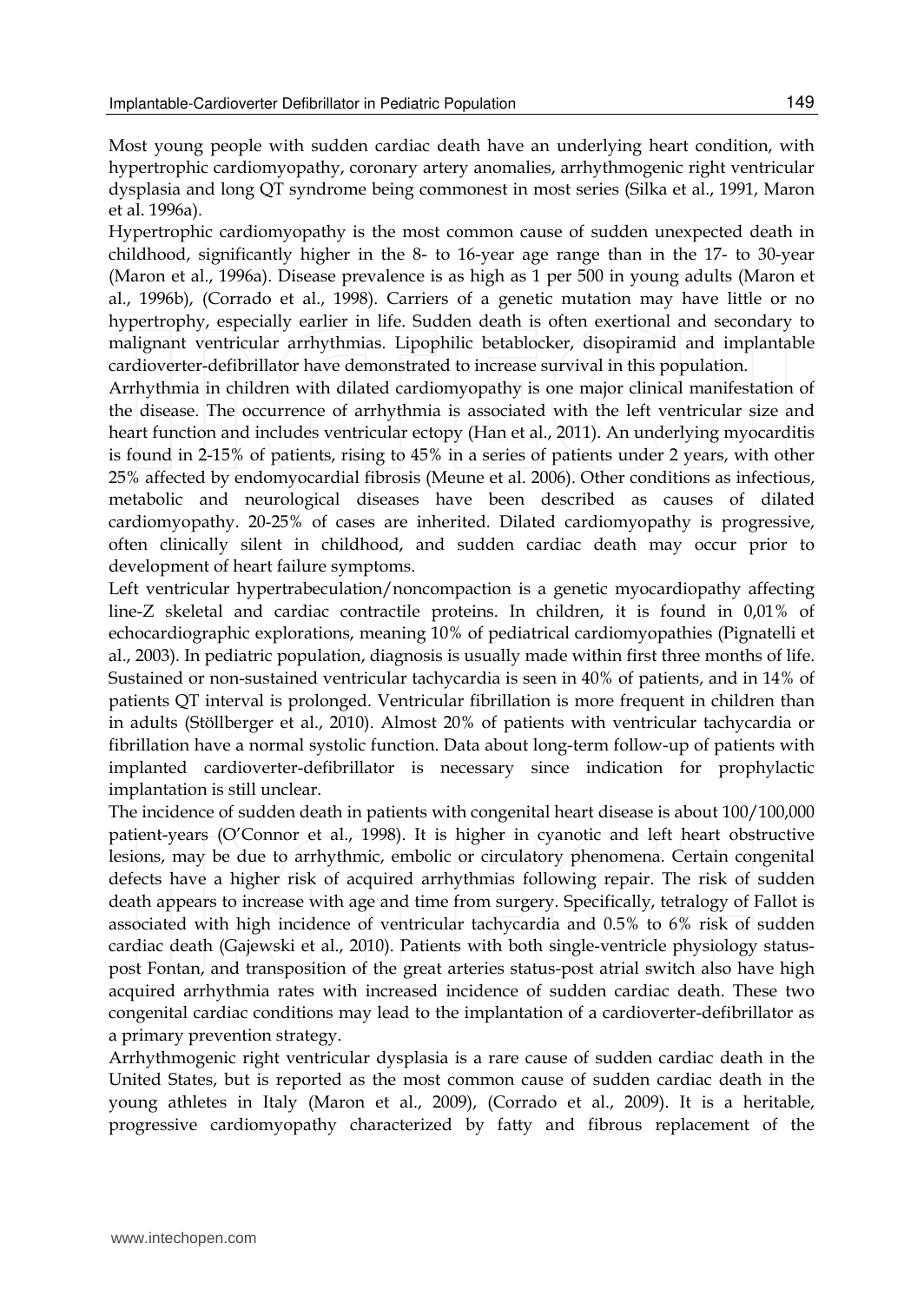myocardium, causing thinning of right ventricular free wall. Although both drug therapy and catheter ablation are occasionally successful, implantation of a defibrillator is usually recommended for patients with significant symptoms.

A variety of conditions can cause primary arrhythmia in young people: Long QT Syndrome, Brugada Syndrome, Catecholaminergic Polymorphic Ventricular Tachycardia, Wolff-Parkinson-White Syndrome, and Congenital Complete Heart Block. Although there are cases in which sudden cardiac death is the first symptom, recurrent syncope often precedes malignant events (Proclemer et al., 2009). Fortunately, the surface 12-lead ECG is abnormal in most cases.

The congenital form of Long QT syndrome is a familial genetic disorder occurring about 1 in 2.500–3.500 individuals (Vincent et al., 1992). It manifests primarily as ventricular repolarization abnormalities caused by cardiac ion-channel mutations. For symptomatic patients, the presenting symptom is usually syncope, due to torsade-de-pointes ventricular tachycardia. The syncope may occur with specific triggers, such as stress, swimming, and loud auditory stimuli, or it may occur when the child is relatively bradycardic, at resting or sleeping (Schwartz et al., 2001). The specific phenotype (LQTS1, LQTS2 and LQTS3) can be predicted from the genetic mutation and may help in the assessment of risk for sudden death or response to therapy (Tester et al., 2005). Main therapy remains beta-blockade, which is less effective for LQTS3. If symptoms recur under beta-blocker therapy, implantation of a cardioverter-defibrillator is generally indicated.

Brugada syndrome is an inherited arrhythmogenic syndrome related to life-threatening ventricular arrhythmia due to a mutation in genes encoding sodium-channels (Miyamoto et al., 2011). Family sudden death history does not predict higher ventricular arrhythmia susceptibility (Delise et al., 2010). Treatment is limited to ICD implantation when symptoms like syncope occur.

Catecholaminergic polymorphic ventricular tachycardia is a genetic arrhythmogenic disease caused by mutations in genes encoding sarcoplasmic calcium ion-channels (Tester et al., 2006). Ventricular ectopy induced by exercise or emotional stress is typically observed. The onset of symptoms typically occurs in childhood and adolescence. Left untreated, Catecholaminergic Polymorphic Ventricular Tachycardia is lethal in 30–50% of patients (Leenhardt et al., 1995). Although beta-blockers are the recommended therapy, many patients present with recurrent arrhythmic symptoms and may need a defibrillator.

## **3. Cardioverter-defibrillator in pediatric population**

#### **3.1 Indications**

For the last decade, use of implantable cardioverter-defibrillator in children has increased dramatically. The number of pediatric implants per year has augmented by three-fold. The mean age at implant has decreased significantly (from 13.6 to 12.2 years), and the percentage of patients younger than 5 years of age receiving an implantable defibrillator tended to increase up to 10% (Burns et al., 2011). A large variability in the number of implants per center and year is observed and this situation may have implications for competency and training.

Specific pediatric recommendations have been included in the ACC/AHA/HRS 2008 Guidelines for Device-Based Therapy of Cardiac Rhythm Abnormalities (Ebstein et al., 2008):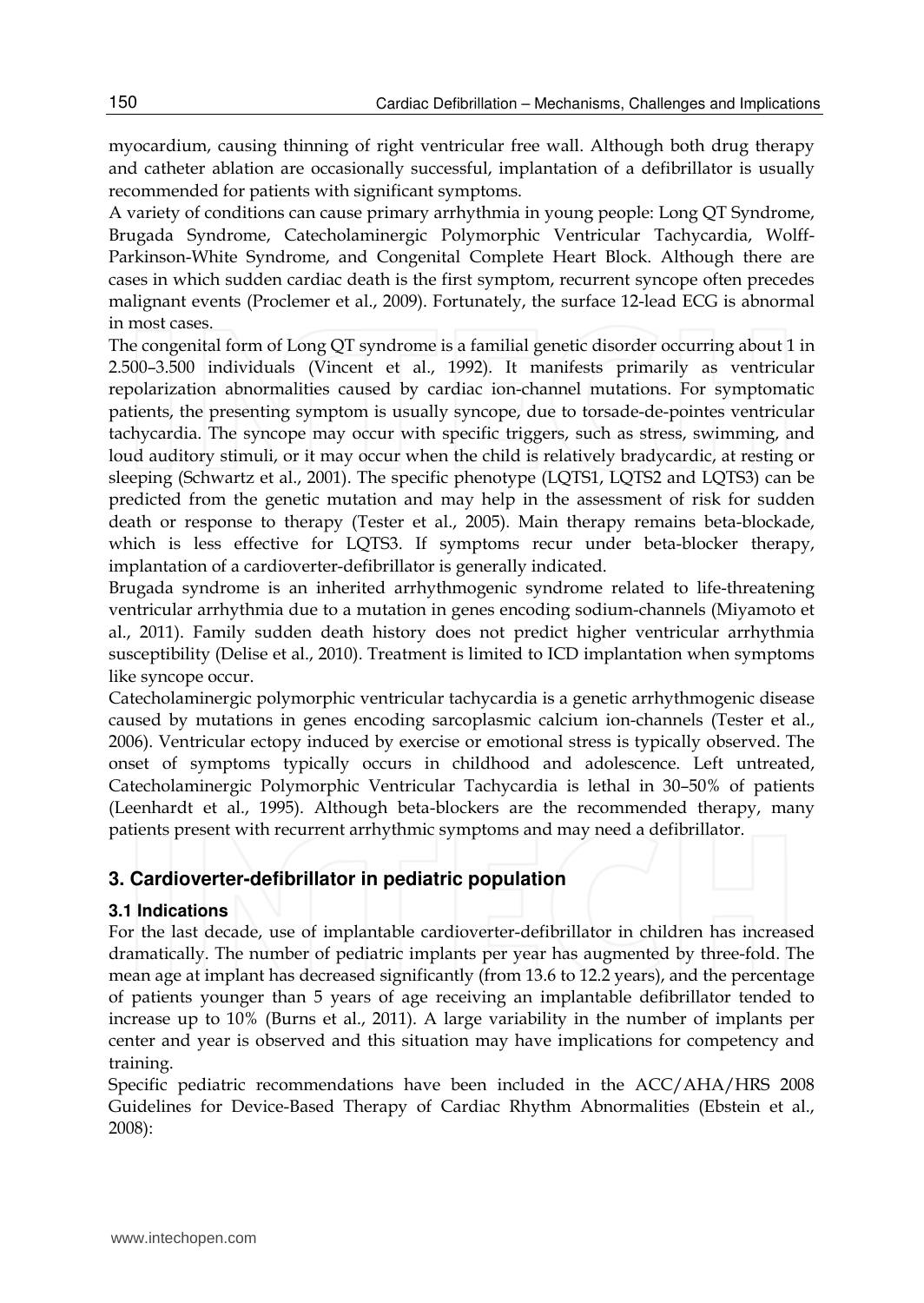| Class I   | ICD implantation is indicated in the survivor of cardiac arrest after<br>٠<br>evaluation to define the cause of the event and to exclude any<br>reversible causes. Level of Evidence: B<br>ICD implantation is indicated for patients with symptomatic sustained<br>$\bullet$<br>VT in association with congenital heart disease who have undergone<br>hemodynamic and electrophysiological evaluation. Catheter ablation<br>or surgical repair may offer possible alternatives in carefully selected<br>patients. Level of Evidence : C                                                                                                                                                                                                                                                                                                                                                                                                                                                                                                                                                                                                                                                                                                                                                                                                                                                                                                                                                                                                                                                 |
|-----------|------------------------------------------------------------------------------------------------------------------------------------------------------------------------------------------------------------------------------------------------------------------------------------------------------------------------------------------------------------------------------------------------------------------------------------------------------------------------------------------------------------------------------------------------------------------------------------------------------------------------------------------------------------------------------------------------------------------------------------------------------------------------------------------------------------------------------------------------------------------------------------------------------------------------------------------------------------------------------------------------------------------------------------------------------------------------------------------------------------------------------------------------------------------------------------------------------------------------------------------------------------------------------------------------------------------------------------------------------------------------------------------------------------------------------------------------------------------------------------------------------------------------------------------------------------------------------------------|
| Class IIa | ICD implantation is reasonable for patients with congenital heart<br>٠<br>disease with recurrent syncope of undetermined origin in the presence<br>of either ventricular dysfunction or inducible ventricular arrhythmias<br>at electrophysiological study. Level of Evidence: B                                                                                                                                                                                                                                                                                                                                                                                                                                                                                                                                                                                                                                                                                                                                                                                                                                                                                                                                                                                                                                                                                                                                                                                                                                                                                                         |
| Class IIb | ICD implantation may be considered for patients with recurrent<br>$\bullet$<br>syncope associated with complex congenital heart disease and<br>advanced systemic ventricular dysfunction when invasive and<br>noninvasive investigations have failed to define a cause. Level of<br>Evidence : C                                                                                                                                                                                                                                                                                                                                                                                                                                                                                                                                                                                                                                                                                                                                                                                                                                                                                                                                                                                                                                                                                                                                                                                                                                                                                         |
| Class III | ICD therapy is not indicated for patients who do not have a<br>٠<br>reasonable expectation of survival with an acceptable functional status<br>for at least 1 year, even if they meet criteria specified in the Class I, IIa,<br>and IIb recommendations above. Level of Evidence : C.<br>ICD therapy is not indicated for patients with incessant VT or VF.<br>٠<br>Level of Evidence: C<br>ICD therapy is not indicated in patients with significant psychiatric<br>٠<br>illnesses that may be aggravated by device implantation or that may<br>preclude systematic follow-up. Level of Evidence : C<br>ICD therapy is not indicated for NYHA Class IV patients with drug-<br>٠<br>refractory congestive heart failure who are not candidates for cardiac<br>transplantation or CRT-D. Level of Evidence : C<br>ICD therapy is not indicated for syncope of undetermined cause in a<br>٠<br>patient without inducible ventricular tachyarrhythmias and without<br>structural heart disease. Level of Evidence : C<br>ICD therapy is not indicated when VF or VT is amenable to surgical or<br>catheter ablation (e.g., atrial arrhythmias associated with the Wolff-<br>Parkinson-White syndrome, RV or LV outflow tract VT, idiopathic VT,<br>or fascicular VT in the absence of structural heart disease). Level of<br>Evidence : C<br>ICD therapy is not indicated for patients with ventricular<br>tachyarrhythmias due to a completely reversible disorder in the<br>absence of structural heart disease (e.g., electrolyte imbalance, drugs,<br>or trauma). Level of Evidence: B |

#### Table 2.

Indications for implantation of cardioverter-defibrillator in children over last two decades are based on clinical trials designed and performed for adult population. Indications are shifting from secondary to primary prevention. In fact, secondary prevention implants decreased significantly when compared to primary prevention from 77% to 45% (Burns et al., 2011). In the Spanish Registry of Cardioverter-Defibrillator implantation, prophylactic implantation increased from 2006 to 2008 for Arrhythmogenic Right Ventricular Dysplasia and Brugada syndrome, with no increase for Long QT syndrome and hypertrophic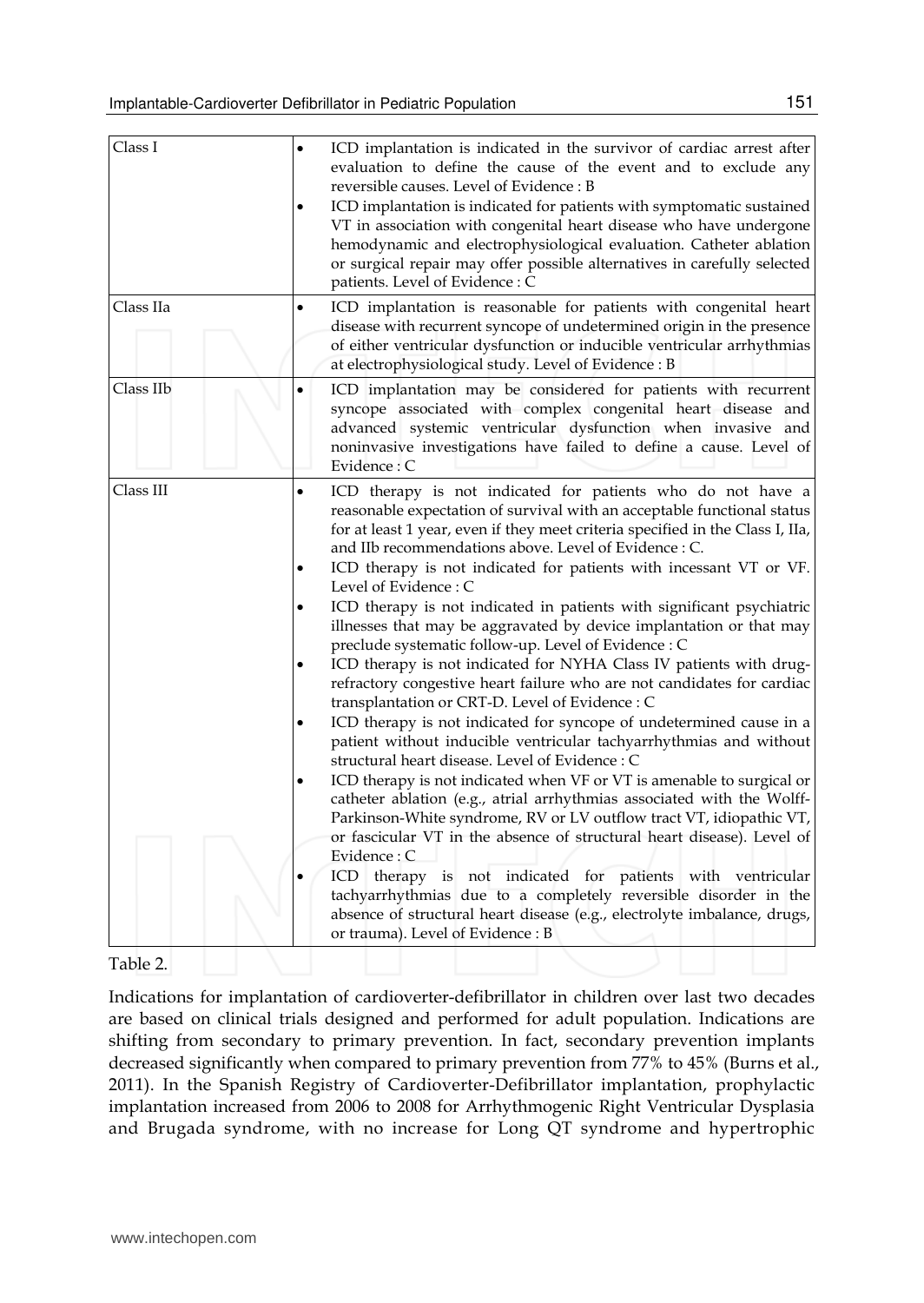cardiomyopathy (Peinado et al., 2008). Primary prevention of sudden cardiac death remains a challenge in which individualized decisions play a mayor role. The low use of cardioverter-defibrillator in pediatric population difficult the assessment of cardioverterdefibrillator survival benefit and long term results.

In 1991, Silka et al. reported a series of 177 patients under 20 years in which a implantable cardioverter-defibrillator was indicated. 75% patients were survivors of sudden cardiac death, 10% had drug-refractory ventricular tachycardia and 10% syncope with positive electrophysiology study for arrythmia-inducibility. Almost 60% had an overt cardiovascular disease, whereas 26% had primary electrical condition and 18% congenital cardiopathy. Hypertrophic and dilated cardiomyopathies, transposition of great arteries and tetralogy of Fallot were commonest structural cardiac diseases. Systolic function was normal in 54% patients, and 48% had some degree of systolic function impairment. Von Berger et al., 2010 reported an updated registry of 210 cardioverter-defibrillators implanted in patients under 30 years-old in seven institutions between October 1992 and January 2007. Heart disease was categorized as electrical (n=90, 42%), cardiomyopathic (n=62, 30%), or congenital heart disease (n=58, 28%).

In the Dutch Registry from 1995 to 2006 (Heersche, 2010), 45 cardioverter-defibrillator were implanted in children and young patients. According to indication, sudden death and ventricular tachycardia patients were similar to the American registry, with a higher rate of electrical conditions (55%) and prophylactic indication (17%). In the electrical disease group, 56% had Long QT syndrome, 25% Idiopathic Ventricular Fibrillation and 19% Brugada Syndrome. Ten Harkell et al., 2006, reported another series of 23 Dutch pediatric defibrillator patients. 22% defibrillators were epicardial and 88% transvenous. The generator was placed in an abdominal position in 35% patients, whereas it was placed in the subpectoral region in 65%. There was no early mortality. Median hospital stay was 5 days.

In our series, 11 cardioverter-defibrillators were implanted between 1995 and 2010 in patients under 18 years, 4% of all implanted defibrillators. 80% defibrillators were implanted for secondary prevention (Ventricular Fibrillation 60%, Ventricular Tachycardia 20%) and 20% were implanted for primary prevention. Cardiac conditions were 40% Long QT Syndrome, 20% congenital cardiopathies, 10% hypertrophic cardiomyopathy, 10% hypertrabeculation/ Noncompactation cardiomyopathy and 20% had no overt structural heart disease. By age, long QT Syndrome was more frequent between younger patients, whereas transposition of Great Arteries was the commonest underlying cardiopathy in 15-18 years-age group. 50% were single chamber devices and 50% dual chambers.



Fig. 1. Comparison of three series of cardioverter-defibrillator implantation according to clinical presentation. Silka et al., 1991. Heersche et al., 2011. Granada, our series.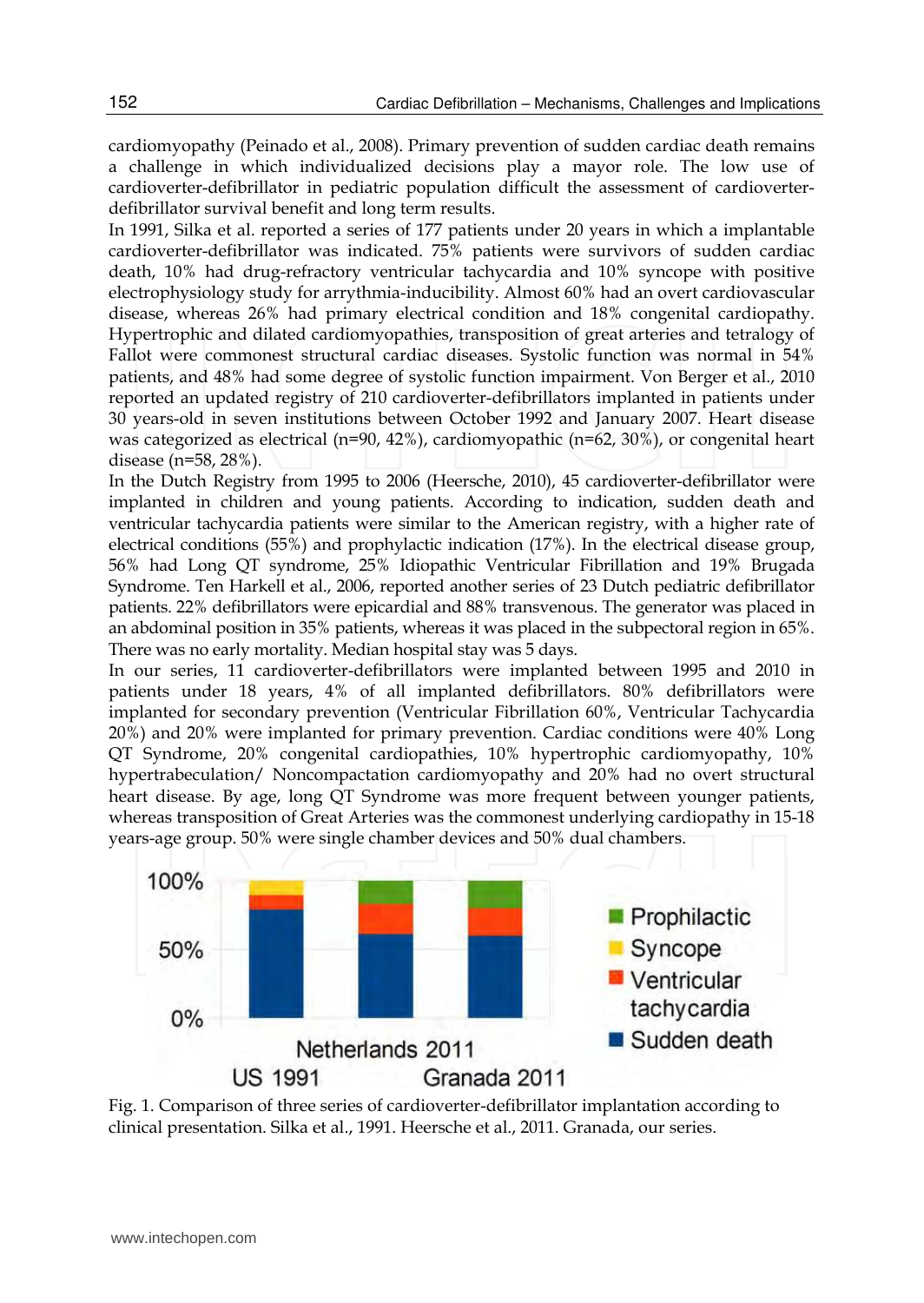

Fig. 2. Comparison of implantable cardioverter-defibrillation cardiac conditions in largest series. USA: Von Berger et al., 2010. Netherlands: Heersche et al., 2010. Granada, our series.

The Italian Registry included pediatric defibrillator use in inherited arrhythmogenic diseases from 2001 to 2006 (Proclemer et el., 2009). For primary prevention, 30% defibrilators were implanted in Hypertrophic Cardiomyopathy, 16% in Arrhythmogenic Right Ventricular Dysplasia, 17% in idiopathic ventricular arrhythmia (they included Brugada Syndrome in this group) and 16% in the Long QT Syndrome. There were 52% singlechamber, 44% dual-chamber, and 5% triple-chamber cardioverter-defibrillators.

In terms of defibrillation energy required in pediatric patients, available data includes only external resuscitation devices. The recommended energy dose had been established in 2 J/kg for the last 30 years, but recent reports may indicate that higher dosages may be more effective and safe. In 2005, the European Resuscitation Council recommended 4 J/kg as initial dose, without escalation for subsequent shocks (Haskell et al., 2010 & Sandroni et al., 2011).

#### **3.2 Implantation techniques**

Despite the increasing use of implantable cardioverter-defibrillator in congenital heart patients, specific challenges and implications related to implantation and follow-up are continuously observed. The variability and complexity of congenital pediatric patients make device management a highly individualized art. There are technical issues related to implantation since vascular access and device characteristic may not be suitable for pediatric patient (Chun et al., 2008). Although advances in implantable cardioverter-defibrillator technology are constantly made, the optimal cardioverter-defibrillator implantation technique for pediatric patients has not been established yet. The implantation of cardioverter-defibrillator in pediatric patients has many peculiarities, and there is little information on implant methodology for this population. A statement on training pathways for implantation of cardioverter-defibrillators and cardiac resynchronization therapy devices in pediatric and congenital heart patients was published in 2008 (Saul et al., 2008).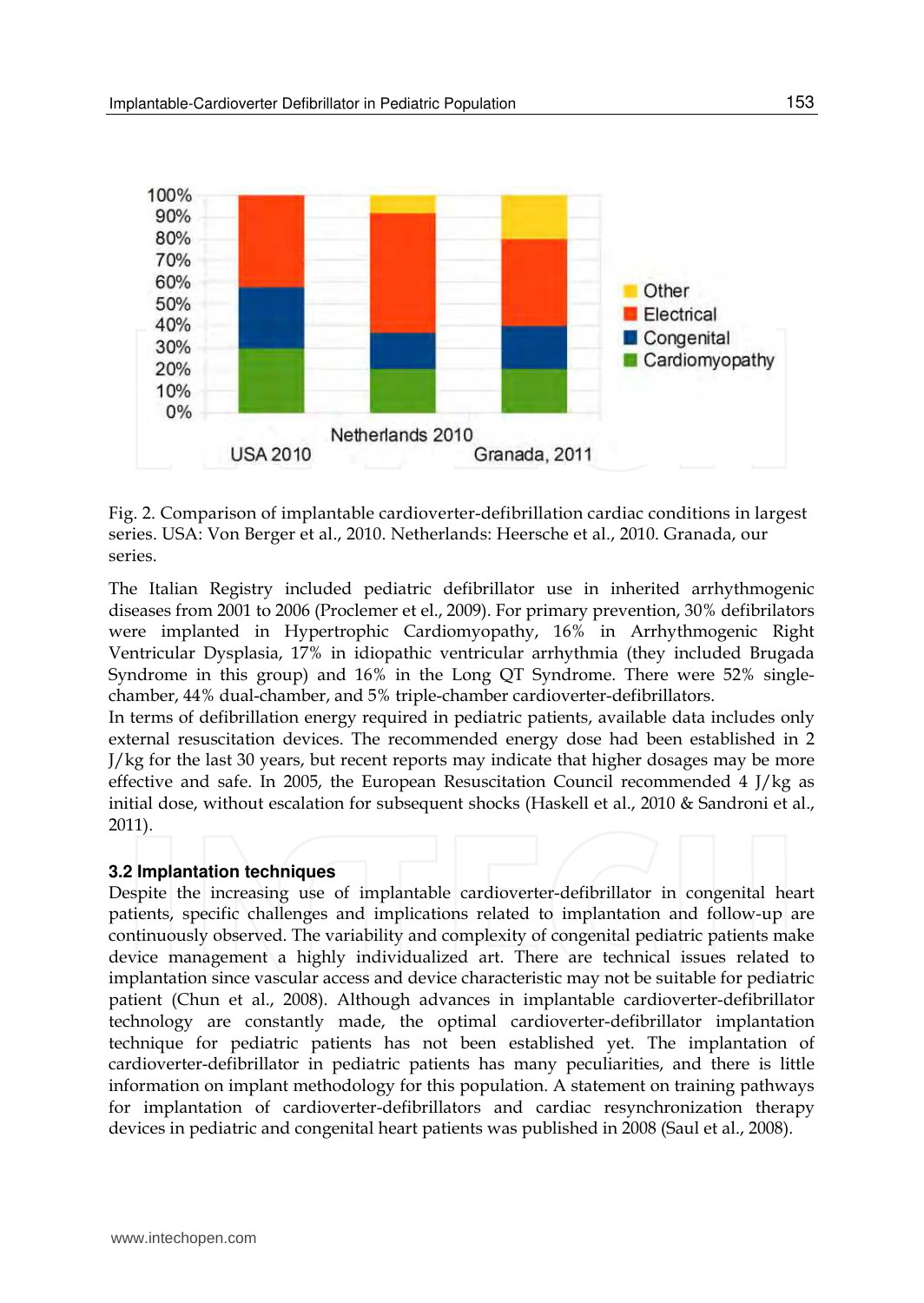Transvenous implantation in children presents multiple challenges, related to patient body surface and weight, physical activity, increased risk of infections, and long life expectancy. There are no specific electrodes for small vessel diameters, with the consequent risk of venous thrombosis, nor devices adapted to their body surface. The creation of an atrial loop might allow the ''elongation'' of the lead with the growth. Concerns have been raised about Long-term leads patency, ventricular and valvular dysfunction, venous integrity, cosmetic results and psychological factors. System survival rates are estimated at 91% for the first year from implant, 83% at 24 months and 76% at 36 months (Rabdill et al., 2010).



Fig. 1. and 2. Frontal and lateral Rx of a dual-chamber cardioverter-defibrillator in a 10 years-old patient with Brugada Syndrome.

Nontransvenous implantable cardioverter-defibrillator systems include pericardial and subcutaneous coils as alternative approaches in selected pediatric and congenital heart patients who are not candidates for transvenous leads. These nontransvenous systems are more commonly used in younger patients, with smaller body surface area, intracardiac shunts and concurrent thoracotomy surgery or affection of thricuspid valve.

Intrapericardial placement of an ICD coil system can be carried out through a subxiphoid approach and pericardial window without thoracotomy (Tomaske et al., 2008 & Bové et al., 2010). This technique is independent from child size or cardiac status. The defibrillation coil lead is actively fixated in the transverse sinus under fluoroscopic guidance, and the generator placed in a subrectus pocket in the upper abdomen through the same incision. Epicardial system is effective in treating ventricular arrhythmia without inappropriate discharges and no perioperative complications nor early or late deaths have been reported (Hsia et al., 2009). Controversy remains about defibrillation thresholds, since Stephenson et al., described high defibrillation thresholds with epicardial leads (Stephenson et al., 2006) More recently, Silvetti reported, for a 20-months follow-up, impedance stability and acceptable defibrillation thresholds (5-15J) (Silvetti et al., 2007).

Endocardial and epicardial steroid-eluting leads have comparable electrical performances, especially in absence of other congenital heart defects and previous heart surgery, although endocardial pacing shows the best outcomes and should be the first choice in children over 10-15 kg (Chun et al., 2008). System survival is significantly shorter in nontransvenous than in transvenous systems at 12, 24, and 36 months (survival rates at 73%, 55%, and 49%, respectively) (Rabdill et al., 2010). In fact, nontransvenous systems have demonstrated to be an independent predictor of system failure.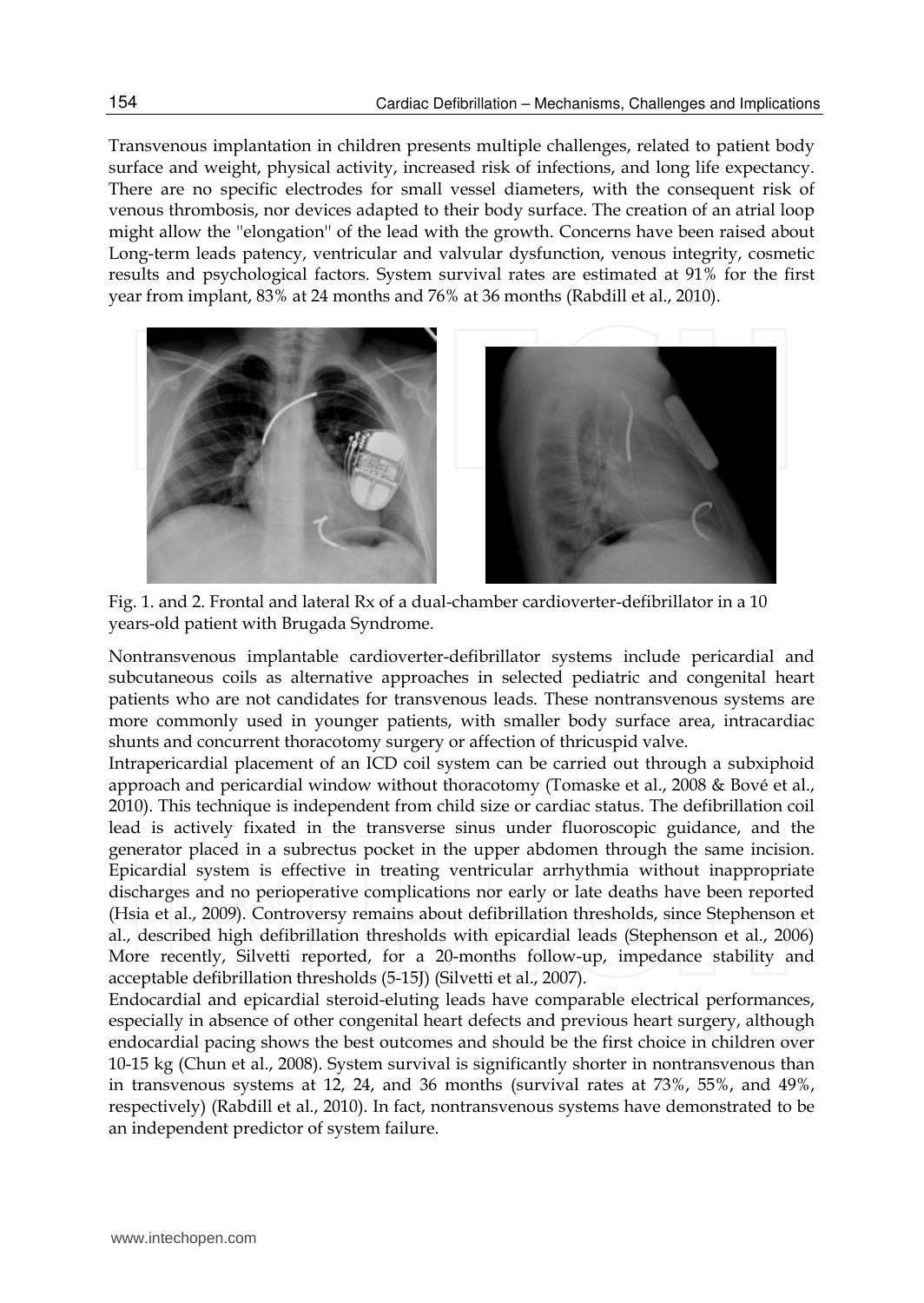





Fig. 4. Single-chamber epicardial cardioverter-defibrillator in a 2 years-old female child with Long QT Syndrome. See abdominal generator implantation, transverse sinus defibrillation coil and epicardial sense and pacing leads.

One increasing option is totally extracardiac implantation. A subcutaneous implantable defibrillator does not require a lead placed on or in the heart (McLeod et al., 2010). It may become an option for children suffering from chronic complications related to transvenous or epicardial leads and inappropriate shocks. High defibrillation thresholds at implant and follow-up are seen (Stephenson et al., 2006). Changing device position from abdominal to a supradiaphragmatic site may solve unsafe elevated discharge impedance and defibrillation threshold during follow-up (Berruezo et al., 2010). The best device configuration reported by Bardy et al., 2010, consisted of a parasternal electrode and a left lateral thoracic pulse generator. This configuration results as effective as a transvenous ICD for terminating induced ventricular fibrillation, albeit with a significantly higher mean energy requirement (35J vs. 11J). 100% ventricular fibrillation detection and 98% cardioversion effectiveness in two consecutive tests confirms its good performance. 100% appropriate shocks have been reported for treating ventricular tachycardia during 10-months follow-up. A low rate of adverse events confirms its safety.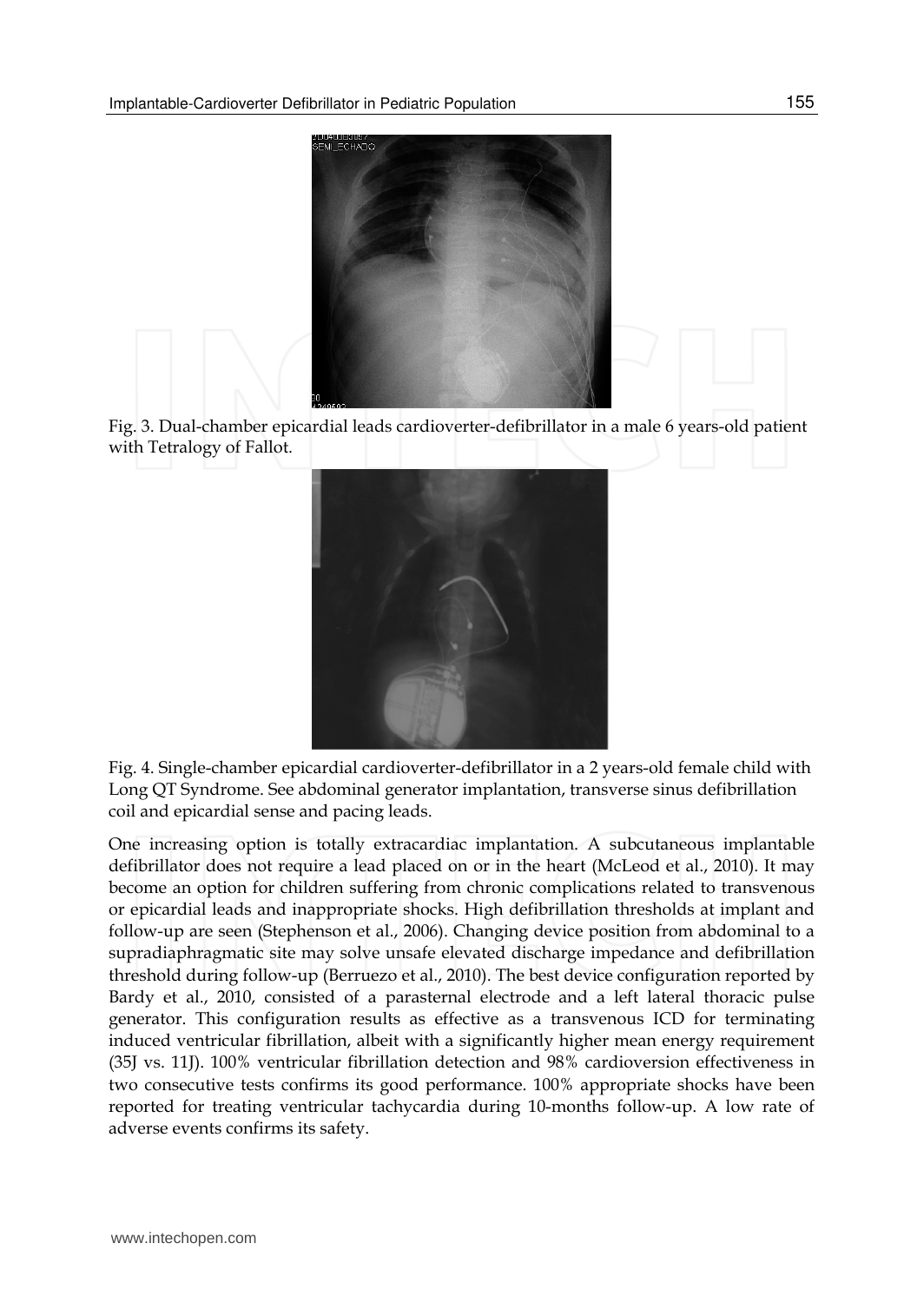The wearable cardiac defibrillator is an alternative for patients at risk for sudden death who do not fulfill standard criteria for defibrillator implantation or in whom the risk:benefit ratio is equivocal (Everitt et al., 2010). Careful patient selection and education result essential to ensure safety, as noncompliance with wear is common.

#### **3.3 Procedural complications**

Implantation procedure complications appear between 14% and 26% (Alexander et al., 2004), (Shah et al., 2009) (Stefanelli et al., 2004). These include pocket infections, pocket hematoma, microdislodgement requiring lead manipulation and electromechanical dissociation. Early electrode dislocation may need reintervention. In young patients, transvenous leads of implantable defibrillator can cause vascular obstruction up to 13%, mainly asymptomatic (Bar-Cohen et al., 2006). Local infection increasing rate may be due to early activity resume and impaired sterile conditions of wound (Link et al., 1999). Most pocket infections are related to local contamination at the time of implantation. Cardiac perforation (Morrison et al., 2009), hemothorax or superior Vena Cava syndrome have been described as implantation early and late complications (Alexander et al., 2010). Postpericardiotomy syndrome is described related to epicardial leads (Stefanelli et al., 2002). No pediatric death has been reported related to implantation procedure.

#### **4. Long-term follow up**

#### **4.1 Therapy history**

Pediatric defibrillator recipients have significant appropriate shock rates. Antitachycardia pacing therapy is rarely effective and often harmful in young ICD recipients, because this therapy is effective in monomorphic ventricular tachycardia, a rare arrhythmia among



Fig. 5. Appropriate shock delivery for ventricular fibrillation in an 11-years-old female child with hypertrophic cardiomyopathy. See instability in the cycle length of the sensed ventricular electrograms.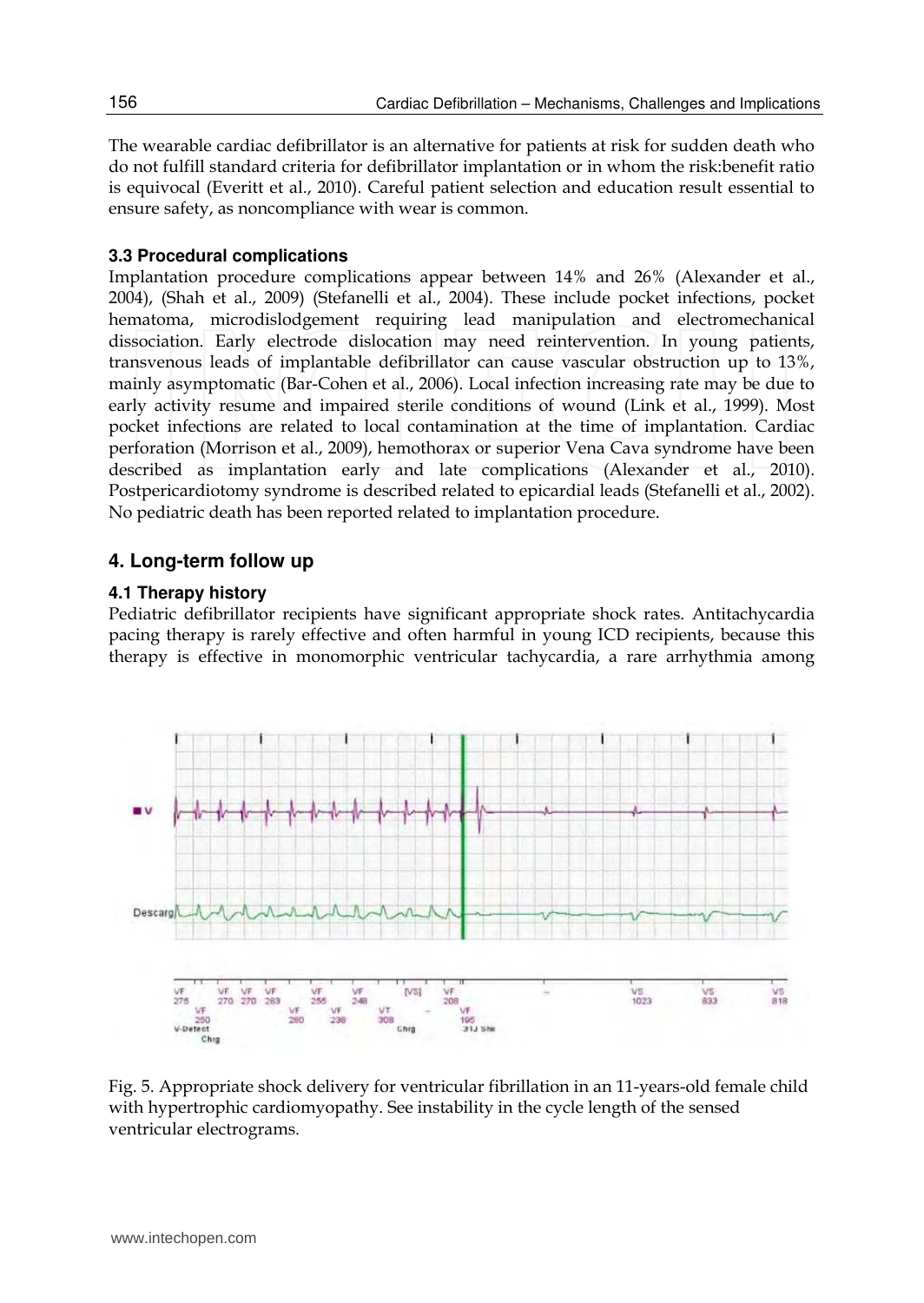children. In most patients, programming ICD for only VF therapy is sufficient. A significant increased rate of appropriate discharges was found in defibrillator devices placed for secondary prevention (52%) versus primary prevention (14%) at 5 years (Von Berger et al., 2011). Therefore, the benefits of an implantable cardioverter-defibrillator remain greater in secondary than in primary prevention patients. In patients with nontransvenous systems, up to 23% receive appropriate shocks (Rabdill et al., 2010). In the Dutch registry, rate of appropriate shocks were reported at 31%, with a significant difference according to patient age (55% for patients under 12 years, 9% for patients between 13 and 18 years old). No difference has been reported in secondary prevention related to age, with rates of approximately 38% appropriate shocks for both groups (Heersche et al., 2010). In a registry of Long QT syndrome from 2002 to 2009, at least 1 appropriate shock was received by 28% of patients during 4 years mean follow-up.

#### **4.2 Device-related complications**

Inappropriate discharges, lead-related complications and generator anomalies are the commonest adverse events occurring during follow-up. Lead complications are related to high physical activity and body surface, significantly higher in patients with body area under 1.2 m2 (OR 4.5) (Shah, 2009). Lewandoski et al., 2010 reported 21% complications requiring surgical intervention. In our series, we describe 20% of inappropriate discharges, 20% lead complications and 10% generator anomalies. In the Long-QT-syndrome registry from 2002 to 2009, adverse events occurred in 25% (Schwartz et al., 2009). Serious psychological sequel may reach 43%of patients (Lewandowski et al., 2010).

#### **4.2.1 Inappropriate therapy**

Inappropriate discharges are frequent, some of them caused by suboptimal pre-discharge programming of the device (Lewandowski et al., 2010). Reported rates vary sharply in infant series, from 11% to 50% (Botsch et al., 2007), being better defined in adult series (20-30%). Inappropriate shocks occur in the setting of sinusal and supraventricular tachycardia, QRS double-sensing or T-wave oversensing (Korte et al., 2004). Lewandoski et el., 2010 reported inappropriate therapy resulting from T-wave over-sensing in 14%, sinus tachycardia in 5%, fast atrial fibrillation in 8%, and lead insulation disruption in 1%. Several algorithms have been used to reduce inappropriate discharges, as QRS discrimination or cardiac rate stability (Barry et al., 2001). In a multicentric series of 210 young defibrillator recipients from seven institutions, no differences were found in the risk of inappropriate discharges between primary and secondary prevention defibrillators, both rates estimated at approximately 35% within 5 years from implant (Berul et al., 2008). In the Dutch registry, 27% shocks deliveries were inappropriate. In patients with nontransvenous systems, up to 18% receive inappropriate shocks (Rabdill et al., 2010). Congenital patients have higher risk of inappropriate discharges (Williams et al., 1998). A higher rate of inappropriate shocks has been reported in the setting of lead failure than in other conditions causing inappropriate therapies.

#### **4.2.2 Lead and generator specific complications**

As a general rule, less leads implanted in children, less complication will occur in the future, and the simplest system (generally, single-chamber), the better outcome (Silvetti et al., 2009).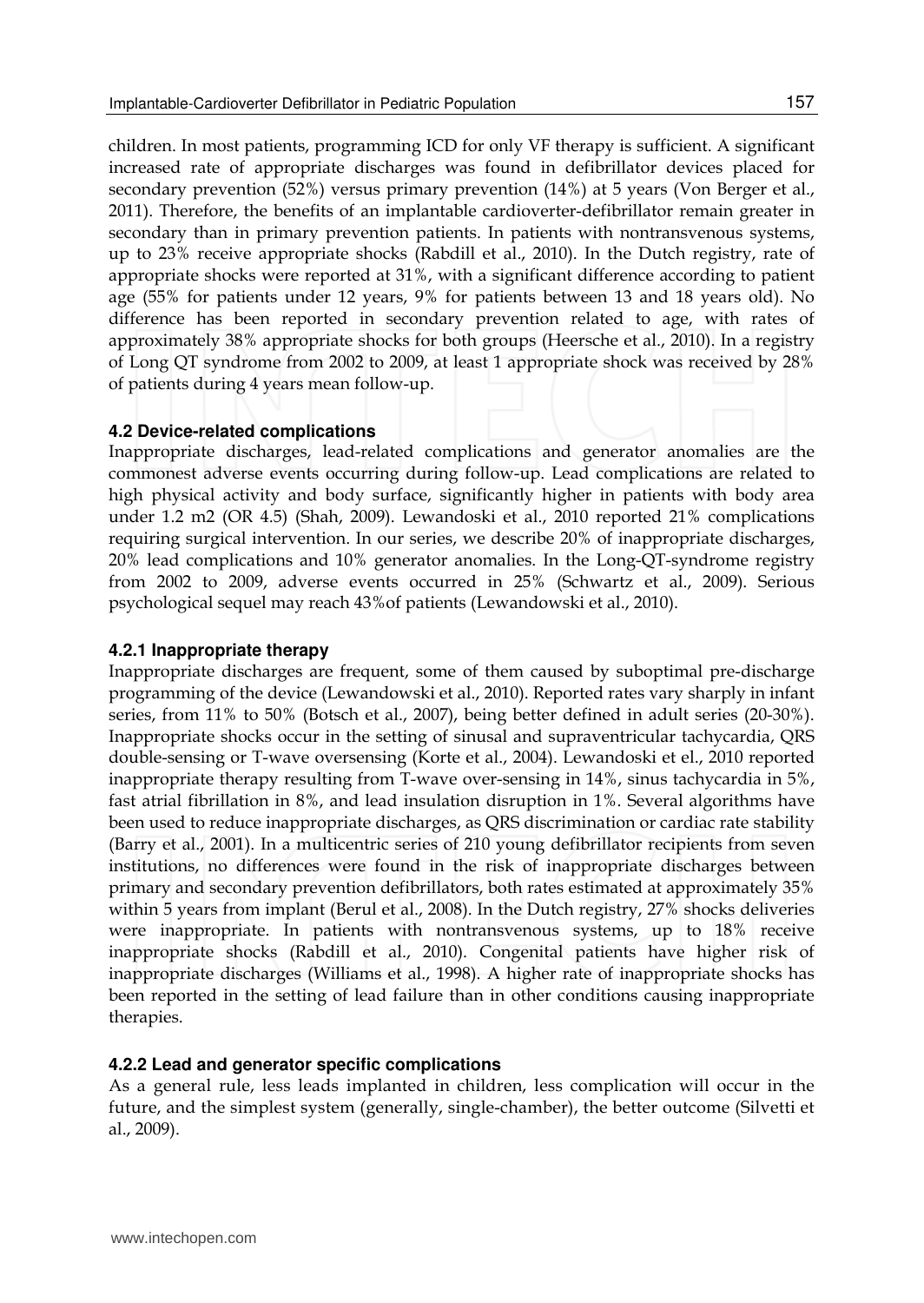The second most frequent ICD system-related adverse effect in the pediatric population is ICD lead failure. Lead failures requiring programming or revision interventions have been reported in the range of 7–30% at median follow-up of 2 years in the pediatric literature (Stefanelli et al., 2002 & Berul et al, 2008).



Fig. 6. Inappropriate shock during sinus tachycardia. See the progressive increase of heart rate, stability of cycles length and no further effect of defibrillation discharge.

In the Netherlands Registry, overall complications occurred in 17% patients, 87% related to lead failure (Heersche et al., 2010). Rate of total unanticipated interventions in the nontransvenous group is estimated at 18 per 1.000 person-months versus 6 per 1,000 personmonths in the transvenous group (Rabdill et al., 2010). Survival rates for defibrillator leads in children are reported in 89.6% at 5-year, when implantation is made by an expertise operator. Lead failures as lead fraction and insulation failure (Bennett & Tung, 2010) occur mostly within the second year of implantation (Lewandowski et al., 2010). An increase in size was associated with higher risk for lead failure as the proximal shocking electrode ends to become stretched and distorted, leading to lead failure.

Given the finite longevity of current lead designs, lead extraction is an eventuality for a significant subset of pediatric defibrillator patients. Generator elective replacement is the most frequent indication for generator change in the majority of pediatric series.

Longevity is estimated at more than 9 years for a single-chamber defibrillator without permanent pacing, 7 years for a dual-chamber defibrillator pacing 50% of time and 6 years for a resynchronization-defibrillator (Bonney et al., 2010), in clinical practice the predicted generator survival is hardly accomplished.

Apart from lead durability, main indications for removal are vascular obstruction (that requires simultaneous revascularization), increased thresholds, and lead dislocations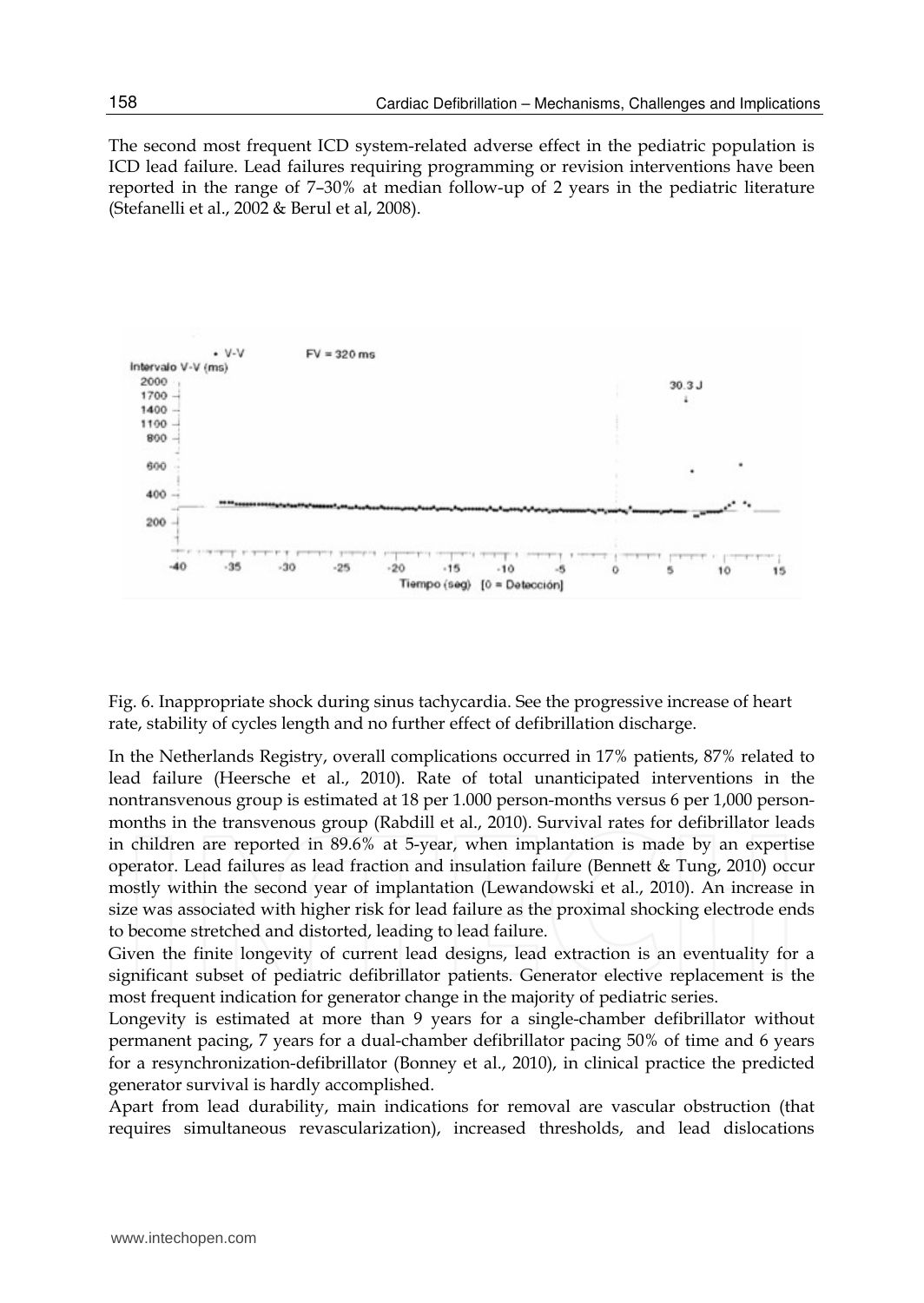(Welisch et al., 2010). Other complications affecting generator are prolonged charge time, early battery depletion, and malfunction during implant testing.

In Dutch series of Harkell et al., 2006, generator replacement was necessary in 18% of patients between 28 and 54 months from implantation. Procedural complications rates are low, according to a review of 203 lead extractions carried out between 2002 and 2008 (Cecchin et al., 2010). No procedure deaths were seen in this series, although removal of non-functional leads bears the risk of vascular disrupture and embolizations. Of this series, 60% of patients had structural heart disease and successful simple extraction was only achievable in 29% of patients (requiring just a nonlocking stylet). Complex extraction techniques include radiofrequency-powered sheath (Zartner et al., 2010). Successful extraction was performed in 80% of all leads and 94% of complex extraction leads (Cecchin et al., 2010). Complications were observed in 5% of patients. Older leads, intraventricular location, and polyurethane insulation were associated with an increased probability of complex extraction. Procedure and x-ray duration correlated to correlated to time from lead implantation.

Cardiac device endocarditis is an infrequent, but potentially lethal complication. Hematogenous seeding of Staphilococcus aureus from a distant focus is the most common etiology in late infections. Cure is achievable in the large majority of patients under an aggressive antimicrobial regime and complete device removal. When the intravascular portion of the lead system cannot be aseptically separated from the pocket, removal of the entire system is essential (Shah, 2009). After device explantation and long-term standard antibiotic treatment to decrease risk for recurrent endocarditis, reimplantation requires additional caution (Mihalcz et al., 2008).

Industry advisories and recalls have an adverse economic, psychosocial and physical impact on pediatric defibrillator patients. Between 2000 and 2005, 25% of implanted defibrillators were affected by industry advisories or recalls (Mahajan et al., 2008), which meant 22% patients undergoing explantation after three years from implant. Just 2 of 89 explanted devices were defective, with loose headers as the unique failure observed.

#### **4.2.3 Progressive increase in defibrillator thresholds**

Failure of first cardioverter-defibrillator shock to terminate ventricular tachycardia or fibrillation was reported in 7% of pediatric defibrillator recipients during follow-up, mainly due to chronic rise in defibrillation thresholds (Stefanelli et al., 2002). Rates of significant changes of defibrillation thresholds range 3,2 to 12% (Stephenson et al., 2006 & Brodsky et al., 1999). Epicardial and subcutaneous systems are more likely to present with this complication than transvenous systems.

#### **4.2.4 Electrical storm**

Real incidence of electrical storm in pediatric patients is unknown, although Alexander et al., 2004 reported consecutive appropriate shocks in 6% patients. Antiadrenergic medical therapy and amiodarone have been used to treat this complication. Morbidity and hospitalization are direct consequences of this complication.

#### **4.2.5 Death rates**

The majority of reported deaths in the pediatric ICD patients appear to be related to intractable arrhythmias. Silka et al., 1991 reported 4% sudden death, 1% due to recurrent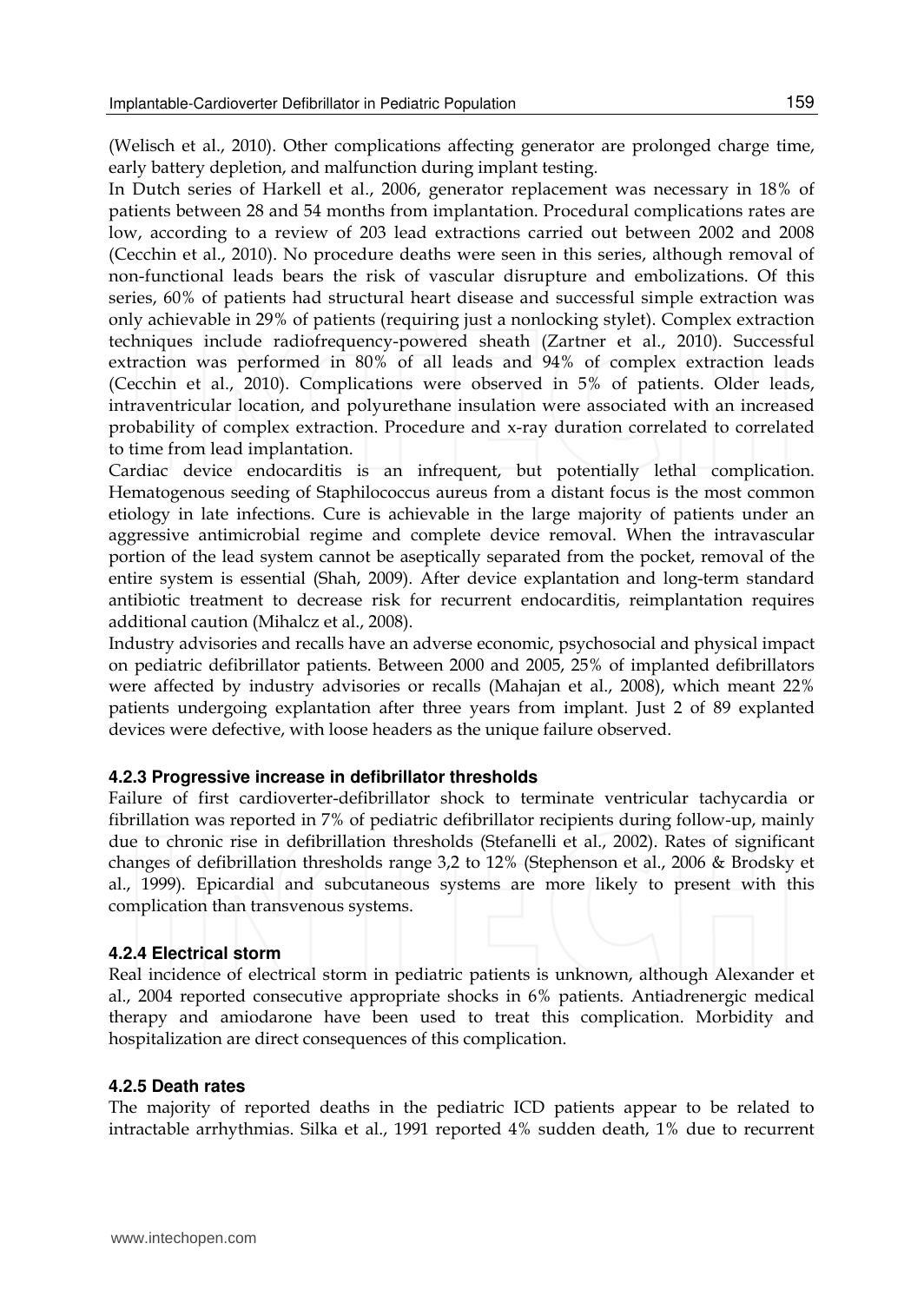ventricular arrhythmias. Alexander et al., 2004 observed 2% sudden deaths in patients with cardioverter-defibrillator, one of them due to intractable ventricular arrhythmia.

| Adverse events reported in cardioverter-<br>defibrillator pediatric patients           | $\%$           |
|----------------------------------------------------------------------------------------|----------------|
| Implantation-related:<br>Pocket complications: hematoma, infection<br>Lead dislocation | 14-26          |
| Cardiac perforation<br>Hemothorax                                                      |                |
| Venous thrombosis                                                                      | 13             |
| Mid and long term follow-up:                                                           |                |
| Inappropriated shocks                                                                  | 11-50          |
| Lead failure                                                                           | $7 - 30$       |
| Generator failure (recalls, advisories)                                                |                |
| Increased defibrillation thresholds                                                    | $3-12$         |
| Electrical storm                                                                       |                |
| Death                                                                                  | $\overline{2}$ |

Table 3. Early and late complications observed in pediatric defibrillators patients. From Shah, 2009. Blanck-spaces refer to unknown rates.

## **5. Cost-effectiveness study**

Altough more common in adult population, cost-effectiveness studies in pediatric patients are scarce. Because of differences in heart failure etiology, sudden death rates, and defibrillator complication rates, addition of a prophylactic cardioverter-defibrillator to conventional medical management has resulted not cost-effective in children with dilated cardiomyopathy, poor ventricular function, and symptomatic heart failure (Feingold et al., 2010). Total costs were estimated at \$433,000 for the defibrillator strategy and \$355,000 for the medical management. Although quality adjusted survival was greater in the defibrillator group, the defibrillator strategy was cost-effective only when the annual probability of sudden death exceeded 13%. The low sudden death rates in this population may justify the results. No data is available for other cardiac conditions that may benefit more clearly from the implantation of a cardioverter-defibrillator in pediatric population.

## **6. Quality of life in children with implantable cardioverter-defibrillator**

Psychosocial and quality-of-life outcomes in pediatric patients with implantable cardioverter-defibrillators are poorer than in adult population. Anxiety and depression are highly related to defibrillator therapies. Shock-related anxiety is suspected to be particularly common (Sears et al., 2011). The PedsQL, the Device Severity Index, the ICD and Avoidance Survey provide data about Quality-Of-Life. Pediatric defibrillator patients have similar Quality-Of-Life outcomes to chronic ill children, with exception of lower physical Quality-Of-Life. Parent-observed reports show lower psychosocial and physical QOL than reported by children themselves. Up to 85% of children present with avoidance behaviors from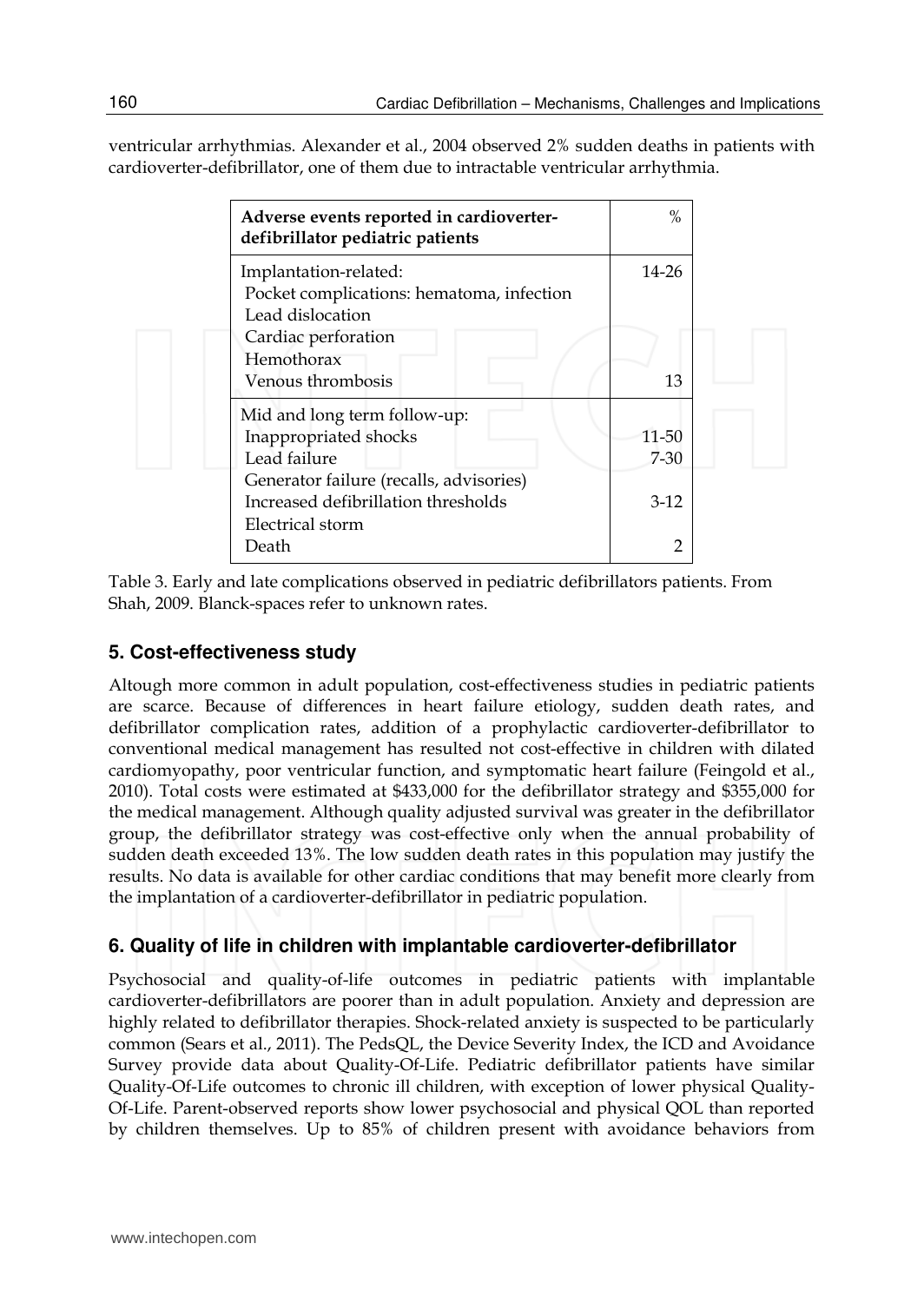cardioverter-defibrillation implantation, with female children avoiding places more than male. Similar to adult samples, female patients reported lower psychosocial, physical, and cardiac Quality-Of-Life scores. Differently from other series, Sears et al. did not find discharges and medical severity affecting Quality-Of-Life negatively (Sears et al., 2009).

### **7. References**

- Alexander ME, Cecchin F, Walsh EP, et al. Implications of implantable cardioverter defibrillator therapy in congenital heart disease and pediatrics. *J Cardiovasc Electrophysiol.* 2004;15:72–76.
- Bar-Cohen Y, Berul CI, Alexander ME, Fortescue EB, Walsh EP, Triedman JK, Cecchin F. Age, size, and lead factors alone do not predict venous obstruction in children and young adults with transvenous lead systems*. J Cardiovasc Electrophysiol* 2006;17:754– 759.
- Bardy GH, Smith WM, Hood MA, Crozier IG, Melton IC, Jordaens L, Theuns D, Park RE, Wright DJ, Connelly DT, Fynn SP, Murgatroyd FD, Sperzel J, Neuzner J, Spitzer SG, Ardashev AV, Oduro A, Boersma L, Maass AH, Van Gelder IC, Wilde AA, van Dessel PF, Knops RE, Barr CS, Lupo P, Cappato R, Grace AA. An entirely subcutaneous implantable cardioverter-defibrillator. *N Engl J Med.* 2010 Jul 1;363(1):36-44.
- Barry A., Love M.D., Barret K., Alexander M., Bevilacqua L., Epstein M., Treidman J., Walsh E., Berul C. Supraventricular Arrhythmias in Children and Young Adults with Implantable Cardioverter Defibrillators. *J Cardiovasc Electrophysiol*, 2001; 12: 1097- 1101.
- Bennett MT, Tung SK. Long-term efficacy of cardiac pacemaker and cardioverter/defibrillators. *J Long Term Eff Med Implants.* 2010;20(3):187-202.
- Berruezo A, Zeljko HM, Bartrons J, Mayol J, Prada F, Brugada J. Defibrillation threshold decrease with the supradiaphragmatic extracardiac implantable cardioverterdefibrillator implantation technique. *Europace*. 2010 Nov;12(11):1649-51.
- Berul CI, Van Hare GF, Kertesz NJ, Dubin AM, Cecchin F, CollinsKK, Cannon BC, et al. Results of a multicenter retrospective implantable cardioverter-defibrillator registry of pediatric and congenital heart disease patients. J Am Coll Cardiol 2008 Apr 29;51:1685–1691.
- Bonney WJ, Spotnitz HM, Liberman L, Silver ES, Ceresnak SR, Hordof AJ, Pass RH. Survival of transvenous ICD leads in young patients. *Pacing Clin Electrophisiol*. 2010 Feb;33(2):186-91.
- Botsch MP, Franzbach B, Opgen-Rhein B, Berger F, Will JC. ICD therapy in children and young adults: low incidence of inappropriate shock delivery. Pacing Clin Electrophysiol. 2010 Jun 1;33(6):734-41.
- Bové T, François K, De Caluwe W, Suys B, De Wolf D.Effective cardioverter defibrillator implantation in children without thoracotomy: a valid alternative. *Ann Thorac Surg*. 2010 Apr;89(4):1307-9.
- Brodsky CM, Chang F, Vlay SC. Multicenter evaluation of implantable cardioverter defibrillator testing after implant: The Postimplant Testing Study (PITS*). Pacing Clin Electrophysiol* 1999;12:1769–1776.
- Burns KM, Evans F, Kaltman JR. Pediatric ICD utilization in the United States from 1997 to 2006. *Heart Rhythm.* 2011 Jan;8(1):23-8.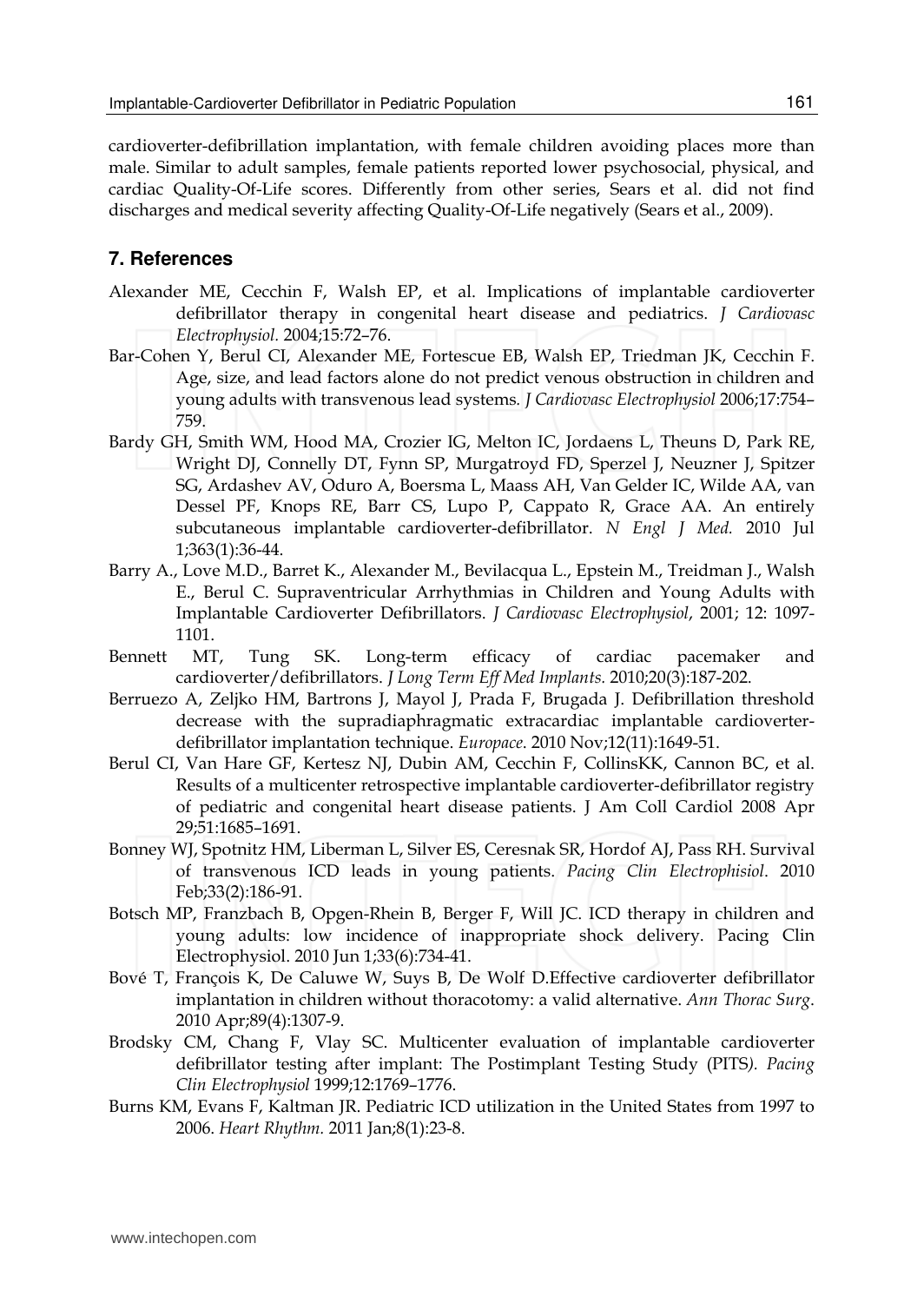- Cecchin F, Atallah J, Walsh EP, Triedman JK, Alexander ME, Berul CI. Lead extraction in pediatric and congenital heart disease patients. *Circ Arrhythm Electrophysiol.* 2010 Oct 1;3(5):437-44.
- Cooper JM, Stephenson EA, Berul CI, Walsh EP, Epstein LM. Implantable cardioverter defibrillator lead complications and laser extraction in children and young adults with congenital heart disease: Implications for implantation and management*. J Cardiovasc Electrophysiol* 2003; 14:344–349.
- Corrado D, Basso C, Schiavon M, Thiene G. Screening for hypertrophic cardiomyopathy in young athletes. *N Engl J Med.* 1998;339:364–9.
- Corrado D, Basso C, Thiene G. Arrhythmogenic right ventricular cardiomyopathy: An update. *Heart*. 2009;95:766–73.
- Chun T. Pacemaker and defibrillator therapy in pediatrics and congenital heart disease. *Future Cardiol.* 2008 Sep;4(5):469-79.
- Delise P, Allocca G, Marras E, Sitta N, Sciarra L. Brugada syndrome: diagnosis and risk stratification. *G Ital Cardiol* 2010 Oct;11(10 Suppl 1):107S-113S
- Driscoll DJ, Edwards WD. Sudden unexpected death in children and adolescents. *J Am Coll Cardiol.* 1985;5:118B–21.
- Epstein AE, DiMarco JP, Ellenbogen KA, Estes NA 3rd, Freedman RA, Gettes LS, Gillinov AM, Gregoratos G, Hammill SC, Hayes DL, Hlatky MA, Newby LK, Page RL, Schoenfeld MH, Silka MJ, Stevenson LW, Sweeney MO, Smith SC Jr, Jacobs AK, Adams CD, Anderson JL, Buller CE, Creager MA, Ettinger SM, Faxon DP, Halperin JL, Hiratzka LF, Hunt SA, Krumholz HM, Kushner FG, Lytle BW, Nishimura RA, Ornato JP, Page RL, Riegel B, Tarkington LG, Yancy CW; American College of Cardiology/American Heart Association Task Force on Practice Guidelines (Writing Committee to Revise the ACC/AHA/NASPE 2002 Guideline Update for Implantation of Cardiac Pacemakers and Antiarrhythmia Devices); American Association for Thoracic Surgery; Society of Thoracic Surgeons. ACC/AHA/ HRS 2008 Guidelines for Device-Based Therapy of Cardiac Rhythm Abnormalities : a report on the American College of Cardiology/American Heart Association Task Force on Practice Guidelines (Writing Comitee to Revise the ACC/AHA/NASPE 2002 Guideline Update for Implantation of Cardiac Pacemakers and Antiarrhythmia Devices) developed in collaboration with the American Association for Thoracic Surgery and Society of Thoracic Surgeons. Heart Rhythm. 2008 Jun;5(6):934-55.
- Everitt MD, Saarel EV. Use of the wearable external cardiac defibrillation in children, *Pacing Clin Electrophysiol.* 2010 Jun 1; 33(6): 742-6.
- Feinglod B, Arora G, Webber SA, Smith KJ.Cost-effectiveness of implantable cardioverterdefibrillators in children with dilated cardiomyopathy. *J Card Fail.* 2010 Sep;16(9):734-41.
- Gajewski KK, Saul JP. Sudden cardiac death in children and adolescents (excluding Sudden Infant Death Syndrome). *Ann Pediatr Cardiol.* 2010 Jul;3(2):107-12.
- Han YY. Clinical analysis of 68 casos of childhood dilated cardiomyopathy. *Zhongguo Dang Dai Er Ke Za Zhi.* 2011 Feb; 13(2):135-7.
- Haskell SE. Defibrillation in children. *J Emerg Trauma Shock.* 2010 Jul;3(3):261-6.
- Heersche JH, Blom NA, van de Heuvel F, Blank C, Reimer AG, Clur SA, Witsenburg M, Harkel AD. Implantable Cardioverter Defibrillator therapy for prevention of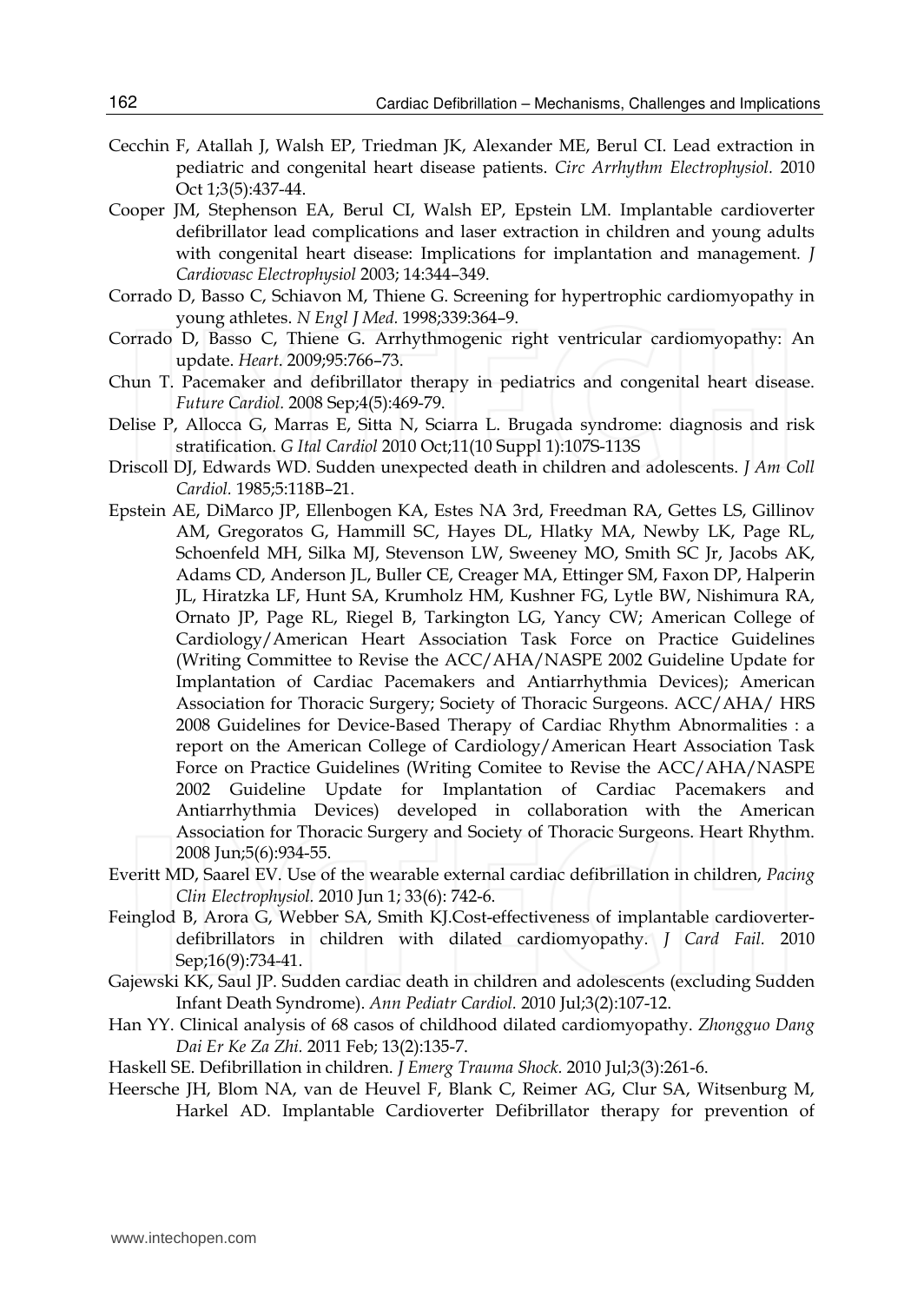sudden cardiac death in children in the Netherlands. *Pacing Clin Electrophysiol.* 2010 Feb;33(2):179-85.

- Hsia TY, Bradley SM, LaPage MJ, Whelan S, Saul JP, Ringewald JM, Reed JH. Novel minimally invasive, intrapericardial implantable cardioverter defibrillator coil system: a useful approach to arrhythmia therapy in children. *Ann Thorac Surg.* 2009 Apr;87(4):1234-8.
- Korte T, Koditz H, Niehaus M, Paul T, Tebbenjohanns J. High incidence of appropriate and inappropriate ICD therapies in children and adolescents with implantable cardioverter defibrillator. *Pacing Clin Electrophysiol* 2004;27:924–932.
- Leenhardt A, Lucet V, Denjoy I, Grau F, Ngoc DD, Coumel P. Catecholaminergic polymorphic ventricular tachycardia in children. A 7-year follow-up of 21 patients. *Circulation*. 1995; 91:1512–9.
- Lewandowski M, Sterlinski M, Maciag A, Syska P, Kowalik I, Szwed H, Chojnowska L, Przybylski A. Long-term follow-up of children and young adults treated with implantable cardioverter-defibrillator: the authors' own experience with optimal implantable cardioverter-defibrillator programming. *Europace*. 2010 Sep;12(9):1245- 50.
- Liberthson RR. Sudden death from cardiac causes in children and young adults. *N Engl J Med.* 1996;334:1039–44
- Link MS, Hill SL, Cliff DK, Swygman CA, Foote CB, Homoud MK, Wang PJ, et al. Comparison of frequency of complications of implantable cardioverter defibrillators in children versus adults*. Am J Cardiol* 1999;83:263–266.
- Mahajan T, Dubin AM, Atkins DL, Bradley DJ, Shannon KM, Erickson CC, Franklin WH, Cecchin F, Berul CI; Members of Pediatric and Congenital Electrophysiology Society. Impact of manufacturer advisories and FDA recalls of implantable cardioverter defibrillator generators in pediatric and congenital heart disease patients. *J Cardiovasc Electrophysiol.* 2008 Dec;19(12):1270-4.
- Maron BJ, Thompson PD, Puffer JC, McGrew CA, Strong WB, Douglas PS, et al. Cardiovascular preparticipation screening of competitive athletes. A statement for health professionals from the Sudden Death Committee (clinical cardiology) and Congenital Cardiac Defects Committee (cardiovascular disease in the young), American Heart Association. *Circulation.* 1996;94:850–6.
- Maron BJ, Shirani J, Poliac LC, Mathenge R, Roberts WC, Mueller FO. Sudden death in young competitive athletes. Clinical, demographic, and pathological profiles. *JAMA* 1996; 276:199-204.
- Maron BJ, Haas TS, Doerer JJ, Thompson PD, Hodges JS. Comparison of U.S. And Italian experiences with sudden cardiac deaths in young competitive athletes and implications for preparticipation screening strategies. *Am J Cardiol.* 2009 Jul 15;104(2):276-80
- McLeod KA, McLean. Implantation of a fully subcutaneous ICD in children. *Pacing Clin Electrophysiol.* 2010 Aug 17.
- Meune C, Van Berlo JH, Anselme F, Bonne G, Pinto YM, Duboc D. Primary prevention of sudden death in patients with lamin A/C gene mutations. *N Engl J Med.* 2006;354:209–10.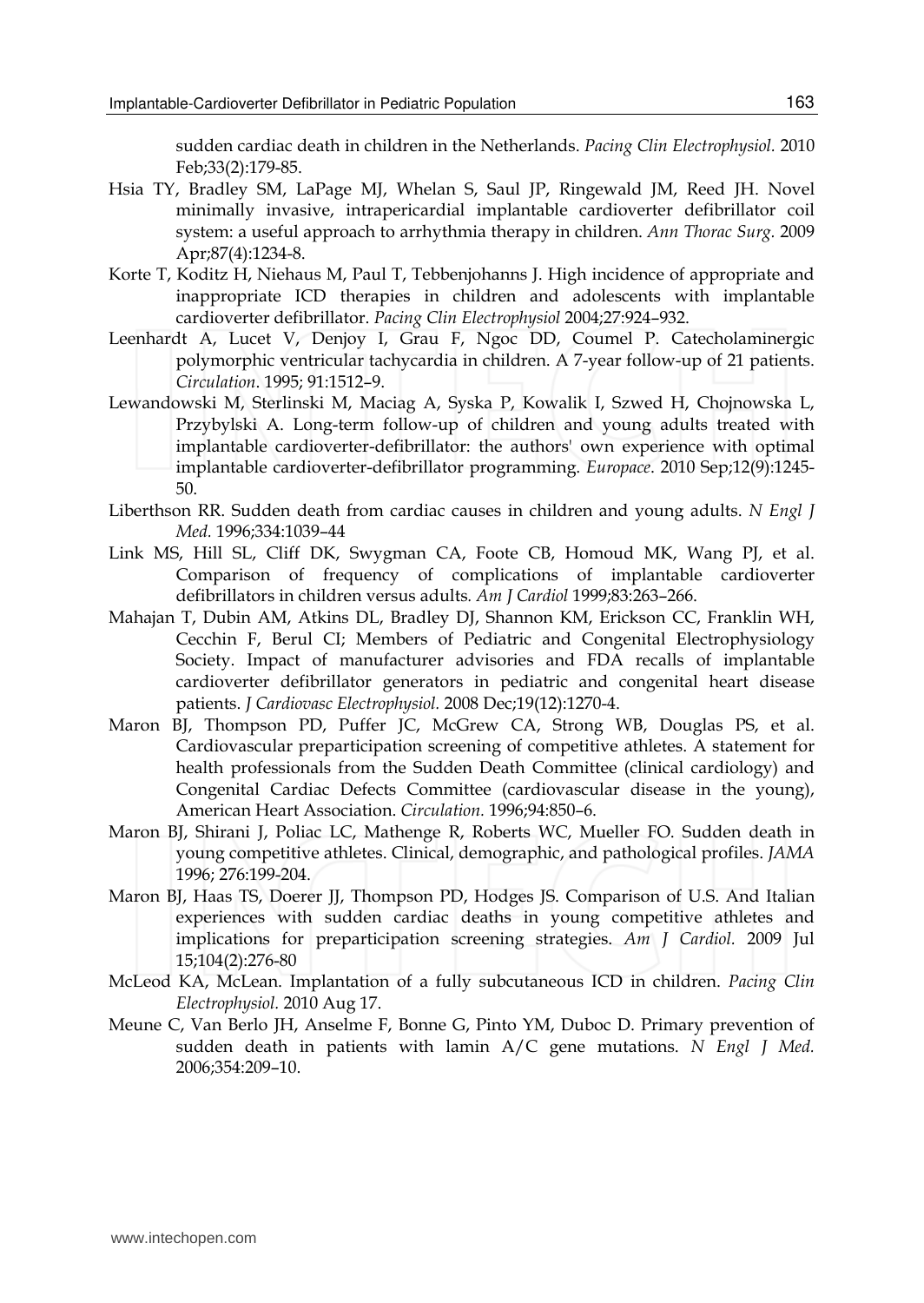- Mihálcz A, Földesi C, Szili-Török T. Implantation of subcutaneous defibrillator in a patient treated for recidive endocarditis, previously operated for tetralogy of Fallot. *Orv Hetil.* 2008 Jun 8;149(23):1067-9.
- Miyamoto A, Hayashi H, Makiyama T, Yoshino T, Mizusawa Y, Sugimoto Y, Ito M, Xue JQ, Murakami Y, Horie M. Risk determinants in individual with a spontaneous Type 1 Brugada syndrome ECG . *Circ J.* 2011 Mar 25;75(4):844-51.
- Morrison TB, Ackerman MJ, Rea RF. Subacute perforation of the St. Jude Riata implantable cardioverter-defibrillator lead: a report of two pediatric cases. *Pediatr Cardiol.* 2009 Aug;30(6):834-6.
- O'Connor FG, Kugler JP, Oriscello RG. Sudden death in young athletes: Screening for the needle in a haystack. *Am Fam Physician.* 1998;57:2763–70.
- Peinado R, Torrecilla EG, Ormaetxe J, Alvarez M, Cózar R, Alzueta J; Working Group on Implantable Cardioverter-Defibrillators. Spanish Implantable Cardioverter-Defibrillator Registry. Fourth Official Report of the Spanish Society of Cardiology Working Group on Implantable Cardioverter-Defibrillators (2007). *Rev Española Cardiol*. 2008 Nov;61(11):1191-203.
- Pignatelli RH, McMahon CJ, Dreyer WJ, et al. Clinical characterization of left ventricular noncompaction in children: a relatively common form of cardiomyopathy. *Circulation* 2003; 108:2672-78.
- Proclemer A, Ghidina M, Facchin D, Rebellato L, Corrado D, Gasparini M, Gregori D. Use of implantable cardioverter-defibrillator in inherited arrhythmogenic diseases: data from Italian ICD Registry for the years 2001-6. *Pacing Clin Electrophysiol.* 2009 Apr;32(4):434-45.
- Radbill AE, Triedman JK, Berul CI, Fynn-Thompson F, Atallah J, Alexander ME, Walsh EP, Cecchin F. System survival of nontransvenous implantable cardioverterdefibrillators compared to transvenous implantable cardioverter-defibrillators in pediatric and congenital heart disease patients. *Heart Rhythm* 2010;7(2):193-8.
- Sandroni C, Nolan J. ERC 2010 Guidelines for adult and pediatric resucitation: summary of mayor changes. *Minerva Anestesiol.* 2011 Feb;77(2):220-6.
- Saul JP, Epstein AE, Berul CI, Dick M 2nd, Dimarco JP, Friedman RA, Rosenthal E, Stephenson Ea, Vetter VL, American College of Cardiology; American Heart Association; Heart Rhythm Society; Pediatric and Congenital Electrophysiology Society. Heart Rhythm Society/Pediatric and Congenital Electrophysiology Society Clinical Competency Statement: training pathways for implantation of cardioverter-defibrillators and cardiac resynchronization therapy devices in pediatric and congenital heart patients. *Heart Rhythm.* 2008 Jun;5(6):926-33.
- Schwartz PJ, Stramba-Badiale M, Crotti L, Pedrazzini M, Besana A, Bosi G, et al. Prevalence of the congenital long-QT syndrome. *Circulation.* 2009;120:1761–7.
- Schwartz PJ, Priori SG, Spazzolini C, Moss AJ, Vincent GM, Napolitano C, et al. Genotypephenotype correlation in the long-QT syndrome: Gene-specific triggers for lifethreatening arrhythmias. *Circulation*. 2001;103:89–95
- Schwartz PJ, Spazzolini C, Priori SG, Crotti L, Vicentini A, Landolina M, et al. Who are the long-QT syndrome patients who receive an implantable cardioverter-defibrillator and what happens to them?: Data from the European Long-QT Syndrome Implantable Cardioverter-Defibrillator (LQTS ICD) Registry. *Circulation* 2010;122:1272-82.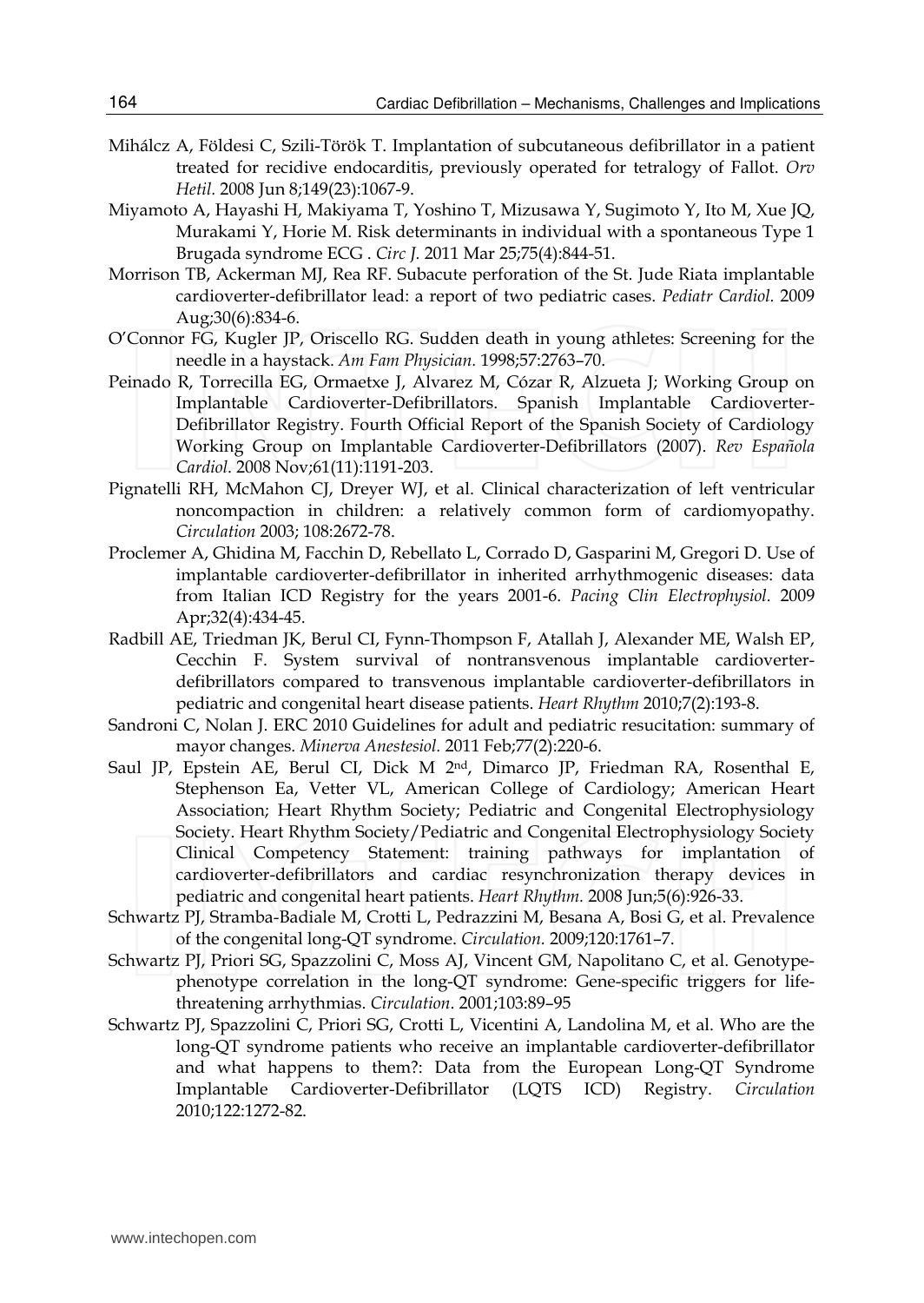- Sears SF, St Amant JB, Zeigler V. Psychosocial Considerations for Children and Young Adolescents with Implantable Cardioverter Defibrillators: An Update. *Pacing Clin Electrophysiol*. 2009 Jul; 32 Suppl 2:S80-2.
- Sears SF, Hazelton AG, St Amant J, Matchett M, Kovacs A, Vazquez LD, Fairbrother D, Redfearn S, Hanisch D, Dubin A, Cannon BC, Fishbach P, Kanter R, Bryant RM. Quality of Life in Pediatric Patients With Implantable Cardioverter Defibrillators. *Am J Cardiol.* 2011 Apr 1;107(7):1023-7.
- Shah MJ. Implantable cardioverter defibrillator-related complications in the pediatric population. *Pacing Clin Electrophysiol.* 2009 Jul;32 Suppl 2:S71-4.
- Silvetti MS. Pacemaker and implantable cardioverter defibrillator implantation in pediatric patients. *Minerva Cardioangiol.* 2007 Dec;55(6):803-13.
- Silka MJ. Sudden death due to cardiovascular disease during childhood. *Pediatr Ann.* 1991;20:360–7.
- Stefanelli CB, Bradley DJ, Leroy S, Dick M 2nd, Serwer GA, Fischbach PS. Implantable cardioverter defibrillator therapy for life threatening arrhythmias in young patients. *J Intervent Cardiac Electrophysiol* 2002; 6:235–244.
- Stephenson EA, Batra AJ, Knilans TK, Gow RM, Gradaus R, Balaji S, Dubin AM, et al. A Multicenter experience with novel implantable cardioverter defibrillator configurations in the pediatric and congenital heart disease populations*. J Cardiovasc Electrophysiol* 2006; 17:41–46.
- Stöllberger C, Finsterer J. Arrhythmia and left ventricular hypertrabeculation/ noncompactation. *Cur Pharm Des.* 2010; 16(26): 2880-94.
- Harkel AD, Blom NA, Reimer AG, et al. Implantable cardioverter defibrillator implantation in children in The Netherlands. *Eur J Pediatr* 2005; 164:436-441.
- Tester DJ, Will ML, Haglund CM, Ackerman MJ. Compendium of cardiac channel mutations in 541 consecutive unrelated patients referred for long QT syndrome genetic testing. *Heart Rhythm.* 2005;2:507–17.
- Tester DJ, Arya P, Will M, Haglund CM, Farley AL, Makielski JC, et al. Genotypic heterogeneity and phenotypic mimicry among unrelated patients referred for catecholaminergic polymorphic ventricular tachycardia genetic testing. *Heart Rhythm.* 2006;3:800–5.
- Tomaske M, Gerritse B, Kretzers L, Pretre R, Dodge-Khatami A, Rahn M, Bauersfeld U. A 12-year experience of bipolar steroid-eluting epicardial pacing leads in children. *Ann Thorac Surg.* 2008 May; 85(5): 1704-11.
- Tomaske M, Keller DI, Bauersfeld U. Sudden cardiac death: clinical evaluation of paediatric family members. *Europace*. 2011 Mar;13(3):421-6. 2010 Jul;3(3):261-6.
- Vincent GM, Timothy KW, Leppert M, Keating M. The spectrum of symptoms and QT intervals in carriers of the gene for the long-QT syndrome. *New Engl J Med.* 1992;327:846–52.
- Von Bergen NH, Atkins DL, Dick M 2nd, Bradley DJ, Etheridge SP, Saarel EV, Fischbach PS, Balaji S, Sreeram N, Evans WN, Law IH. Multicenter Study of the Effectiveness of Implantable Cardioverter Defibrillators in Children and Young Adults With Heart Disease. *Pediatr Cardiol.* 2011 Jan 6.
- Welisch E, Cherlet E, Crespo-Martinez E, Hansky B.A single institution experience with pacemaker implantation in a pediatric population over 25 years. *Pacing Clin Electrophysiol.* 2010 Sep;33(9):1112-8.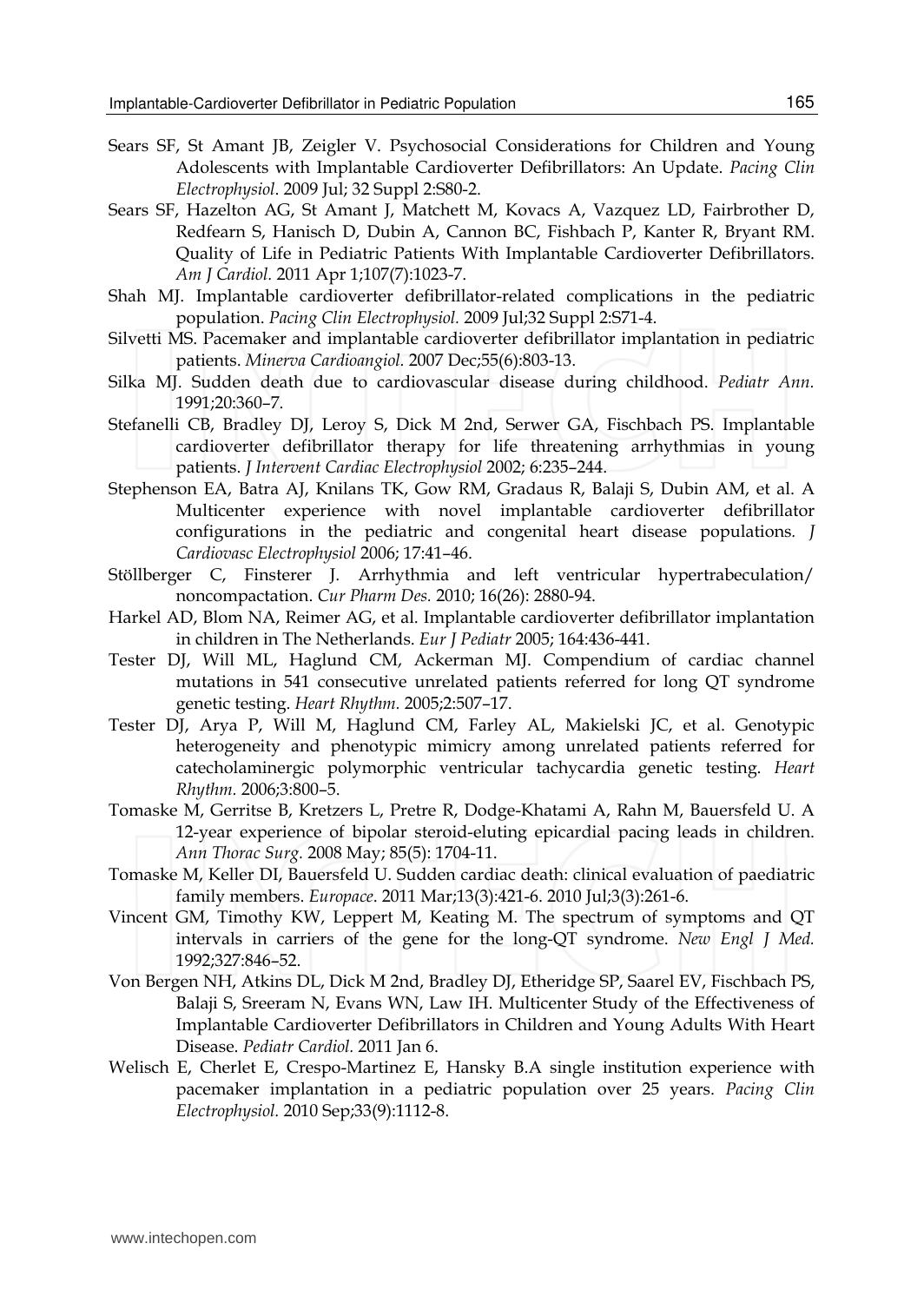- William R. Wilson, MD, Georgia E. Greer, MSN, and Blair P. Grubb, MD. Implantable Cardioverter-Defibrillators in Children: A Single-Institutional Experience. *Ann Thorac Surg* 1998;65:775– 8.
- Zartner PA, Wiebe W, Toussaint-Goetz N, Schneider MB. Lead removal in young patients in view of lifelong pacing. *Europace*. 2010 May;12(5):714-8.